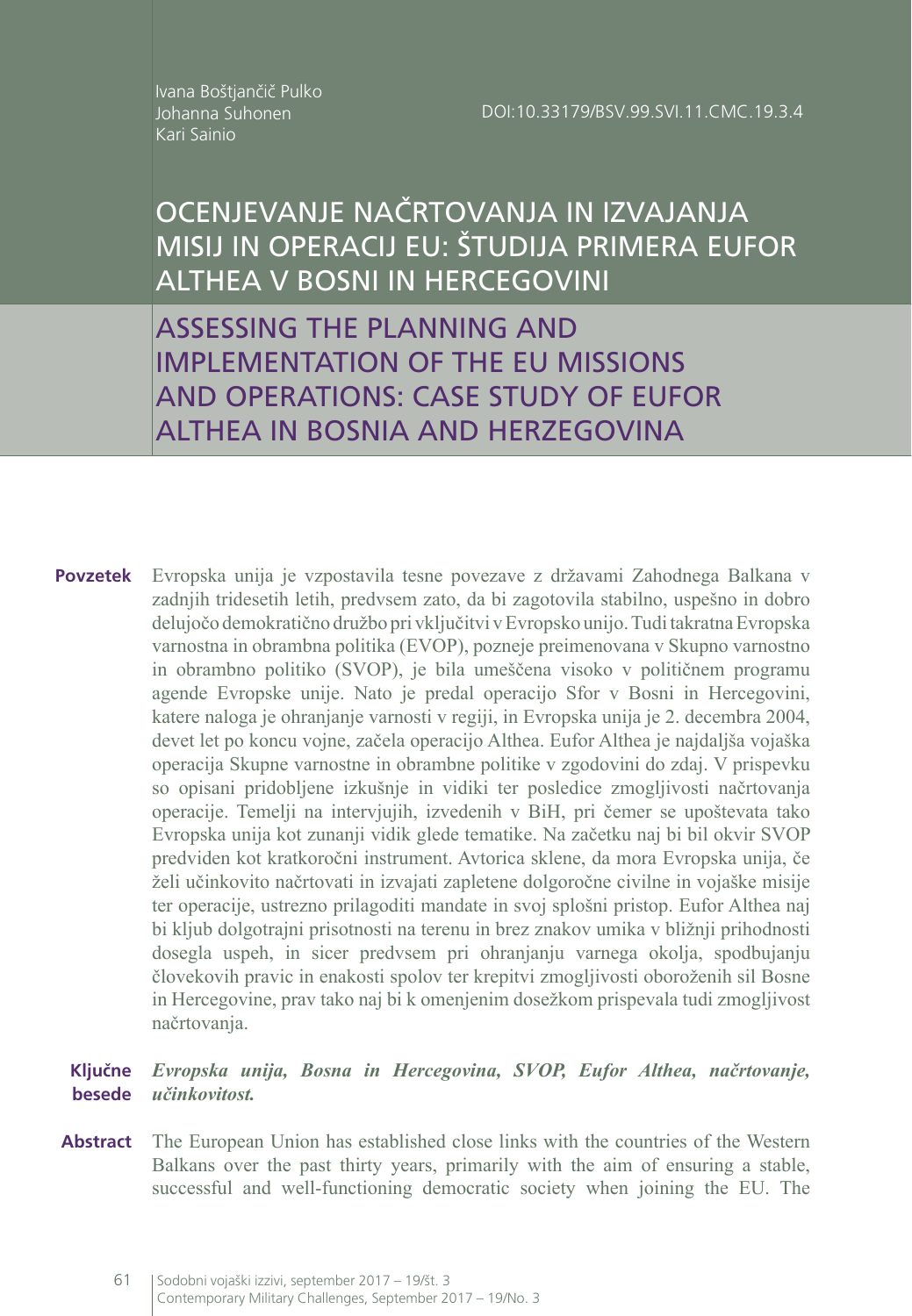former European Security and Defence Policy (ESDP), later renamed the Common Security and Defence Policy (CSDP), was placed high on the political agenda of the EU. NATO handed over the SFOR operation in Bosnia and Herzegovina, whose task was maintaining security in the region, and on 2 December 2004, nine years after the end of the war, the EU began its Operation Althea. EUFOR Althea is now the longest CSDP military operation in history. The article describes the acquired experience and the aspects and implications of the operation's planning capacity. It is derived from interviews conducted in Bosnia and Herzegovina, and takes into account both the EU and external aspects of the topic. At the outset, the CSDP framework was envisaged as a short-term instrument. The article concludes that, in order to effectively plan and implement complex long-term civilian and military missions and operations, the EU must adapt its mandates and general approach. The article claims that EUFOR Althea, despite its long-term presence on the ground and without any signs of withdrawal in the near future, has achieved a certain success, especially in maintaining a secure environment, promoting human rights and gender equality, and strengthening the capabilities of the Armed Forces of Bosnia and Herzegovina. Moreover, it claims that it was the planning capacity that contributed to these achievements.

### *European Union, Bosnia and Herzegovina, CSDP, EUFOR Althea, planning, efficiency.* **Key words**

One of the six constituent republics of the former Socialist Federal Republic of Yugoslavia (Yugoslavia), Bosnia and Herzegovina (BiH), entered a period of war in March 1992 which lasted until December 1995. The violence led to the deaths of 100,000-200,000 people and left almost half the population displaced (New World Encyclopaedia, 2016). The war ended in 1995 with the assistance of the international community under the auspices of the North Atlantic Treaty Organization (NATO), after negotiations in Dayton between leaders from Belgrade, Sarajevo and Zagreb, and with the official signing of the Dayton Accords<sup>1</sup> in Paris on 14 December 1995. This commenced a long and turbulent path towards restoring peace and security. NATO's first operation, Implementation Force (IFOR), with over 60,000 troops, became operational in December 1995. A year later, the Stabilisation Force (SFOR) took over IFOR's mandate. NATO's presence in BiH for almost nine years ensured the successful implementation of the Dayton Accords in all entities of BiH, encompassing the de-escalation of the conflict and the disarmament and demilitarization of the armed forces and the civilian population, as well as the repatriation of displaced people. NATO expressed its intention to retreat its forces at the Istanbul Summit in June 2004 (Knezović, 2005). **Introduction**

*<sup>1</sup> United Nations, General Assembly, Security Council S/1995/999 General Framework Agreement for Peace in Bosnia and Hercegovina.*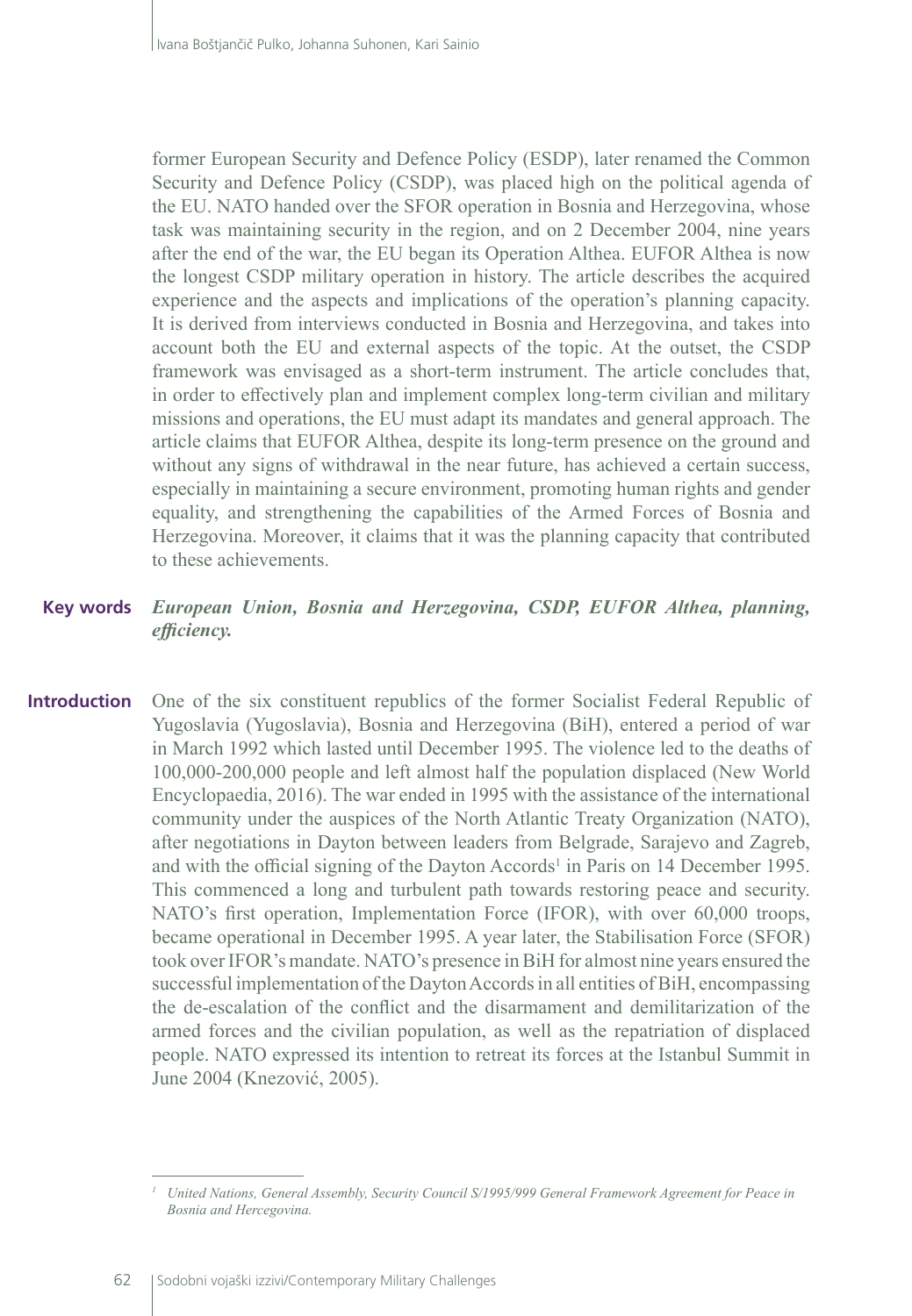The European Union (EU) intended to take over the operation from NATO. The EU's approach to the Western Balkans was based on strategic objectives aiming at the eventual accession of these countries to the EU, and guaranteed European commitment in BiH (Council of the EU, 2004 b). On 9 July 2004, the United Nations Security Council (UNSC) welcomed the intention of the EU to provide for the new operation in BiH with UNSC Resolution 1551<sup>2</sup> , and authorized the EU operation to proceed in November 2004 with UNSC Resolution 1575<sup>3</sup>.

# **1 METHODOLOGICAL FRAMEWORK**

This article<sup>4</sup> introduces the findings of the research conducted in the framework of the project *Improving the Effectiveness of Capabilities in EU Conflict Prevention*  $(IEEEU)$ .<sup>5</sup> A large portion of the IECEU research was dedicated to examining the effectiveness of ten Common Security and Defence Policy (CSDP) missions based on case study research of **six key capabilities** – planning capacity, operational capacity, interoperability, competencies, comprehensiveness and technologies. This paper seeks a deeper understanding of the first – **planning capacity** – and argues that EUFOR Althea has achieved a satisfactory level in this, despite the fact that room for improvement still remains. Each of the capabilities can be analysed from an EU and a non-EU perspective. The two perspectives overlap and thus provide a good overview of different opinions and viewpoints (Mekri, 2015, p. 25).

The applied research method was a qualitative analysis of interviews and focus group discussions. The interviews were conducted in the period between November 2015 and March 2016. Due to the sensitivities of the issues discussed, the names of the interviewees are not disclosed.<sup>6</sup> All preliminary research findings were afterwards 'tested' at a round table in Slovenia.<sup>7</sup> Analysis of primary and secondary sources served as a supportive research method.

*<sup>2</sup> Security Council Resolution S/RES/1551 (2004), adopted 9 July 2004.*

*<sup>3</sup> Security Council Resolution S/RES/1575 (2004), adopted 22 November 2004.*

*<sup>4</sup> This article is based on deliverable D2.3 of the IECEU Project (http://www.ieceu-project.com/), which received funding from the European Union's Horizon 2020 research and innovation programme under grant agreement No. 653371. The responsibility for the content of the article lies solely with the authors and the opinions expressed therein do not reflect the official position of the European Union. The deliverable is based on data collection and interviews conducted by J. Suhonen, K. Sainio, E. Norvanto, J. Salonen, I. Boštjančič Pulko, M. Muherina and B. Udovič, as well as on Deliverable 2.3 of the IECEU project.*

*<sup>5</sup> This project received funding from the EU Framework Programme for Research and Innovation HORIZON 2020. For more info check: http://www.ieceu-project.com/ (08 June 2017).* 

*<sup>6</sup> The interview data and details are in the possession of the authors; the interviews were conducted with former and current personnel of EUFOR Althea, local and international regional experts, representatives of the governmental actors of various EU member states, European External Action Service (EEAS) representatives as well as other EU, non-EU and civil society representatives, NATO, the Organization for Security and Cooperation in Europe (OSCE), and others.*

*<sup>7</sup> Video from the round table with statements of the representatives taking part is available here: http://www. ieceu-project.com/?p=536.*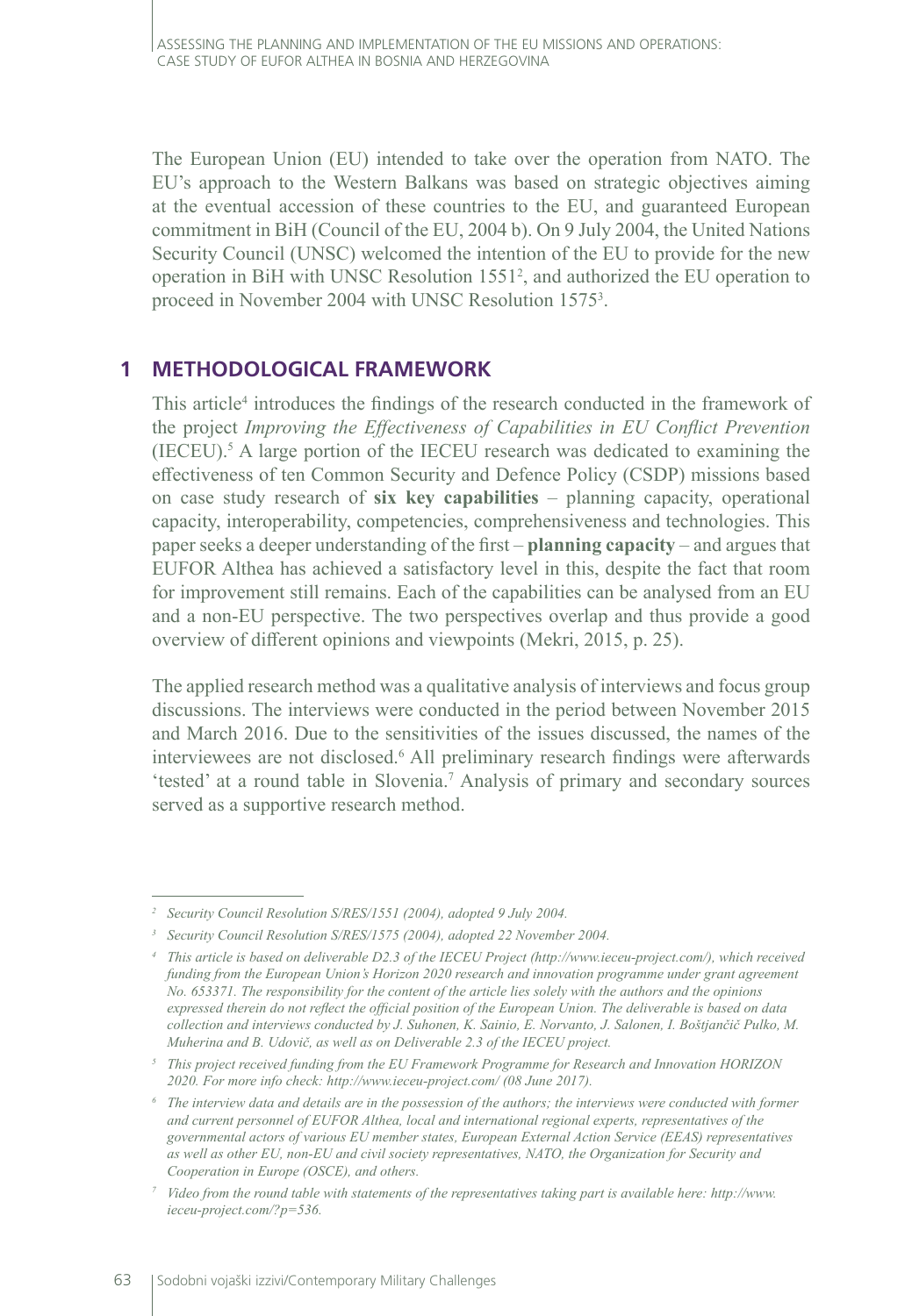Planning capacity is assessed from the perspective of EUFOR Althea's initial mandate, namely the operational planning and capacity-building and training (CBT) of the Armed Forces of Bosnia and Herzegovina (AFBiH) and support to the BiH authorities in maintaining a safe and secure environment (SASE)<sup>8</sup>. Additionally, EUFOR Althea's engagement in Security Sector Reform (SSR) and defence reform is covered, due to its linkage with CBT. Research on EUFOR Althea's planning capacity strived to encompass strategic and operational planning and its implications for the management and implementation of the operation, the lessons learned and the operation's situational awareness (Mekri 2015, pp. 102-104).

# **2 PLANNING OF EUFOR ALTHEA**

EUFOR Althea was established in December 2004 by the decision of the Council of the European Union<sup>9</sup>. It is the longest-running military intervention launched in the framework of the CSDP as one of the EU's crisis management instruments. It was deployed under the Berlin Plus Agreement<sup>10</sup>, enabling the EU to utilize NATO's assets and capabilities in the operation (Council of EU Secretariat, 2015).

The history leading up to the launching of the operation began with the Maastricht Treaty, which was the first to identify the EU's objectives regarding external and foreign relations, as the EU realized it had no power over conflict in its immediate neighbourhood.11 This fact had a direct impact on the EU's borders, as the member states began developing the two key levels of common crisis management capabilities: the Common Foreign and Security Policy (CFSP), focusing on strategic foreign policy objectives, and, a couple of years later, the European Security and Defence Policy (ESDP), which aimed at operational execution of crisis management.

The St. Malo declaration<sup>12</sup> and the Treaty of Amsterdam<sup>13</sup> expressed the need for operational capabilities, the latter integrating crisis management into the CFSP. In 1999, the European Council approved the Action Plan for Non-Military Crisis Management and the development of institutional structures for its implementation (Gourlay and others, 2006). The ESDP, established at the 1999 European Council

*<sup>8</sup> As stressed at the general presentation at HQ EUFOR Althea, 2 March 2015: the CBT of the AFBiH and support to the BiH authorities in maintaining a SASE represent COM EUFOR's Main Effort within Op ALTHEA.*

*<sup>9</sup> Council of the European Union Decision 2004/803/CFSP of 25 November 2004 on the launching of the European Union military operation in Bosnia and Herzegovina.*

<sup>&</sup>lt;sup>10</sup> The Berlin Plus agreement is a comprehensive package of arrangements finalized in 2003 between the EU and *NATO, which enables the EU to make use of NATO's assets and capabilities for EU-led crisis management operations (European External Action Service, 2016a).*

*<sup>11</sup> European Union, Treaty on European Union, Treaty of Maastricht, signed 7 February 1992 in Maastricht, in force from 1 November 1993.*

*<sup>12</sup> Saint-Malo Declaration, signed on 4 December 1998 in Saint-Malo.* 

*<sup>13</sup> European Union, Treaty of Amsterdam, amending the Treaty on European Union, the Treaties establishing the European Communities, and certain related acts, as signed on 2 October 1997 in Amsterdam, in force from 1 May 1999.*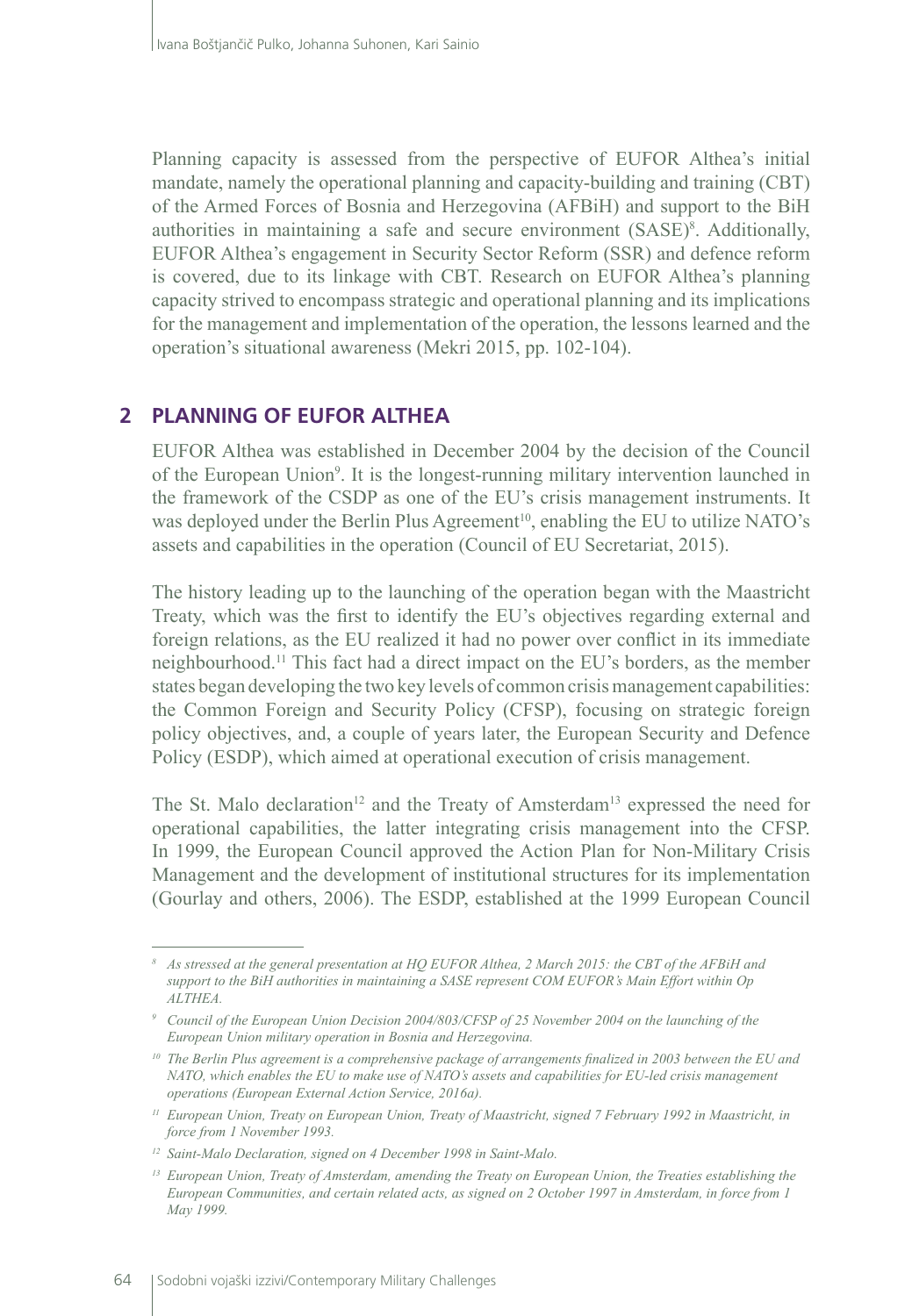meeting in Cologne (renamed the Common Security and Defence Policy (CSDP) after the Lisbon Treaty<sup>14</sup>) became operational in 2003, with the launch of the first CSDP missions.

EUFOR Althea was launched in a context where the future of BiH mattered not only for maintaining peace and security in the EU's neighbourhood but also for the EU's self-perception as a foreign policy and security actor. BiH has been referred to as a 'testing ground' for the CSDP many times (Council of the EU, 2004 b). It contributed to the EU's development from a civilian power to a more multifaceted one, resorting to military instruments with an aim of promoting its own values and goals. EUFOR Althea has allowed the EU to experiment with its military capabilities in a relatively safe multi-actor environment, and the operation has been explicitly framed as an element of a broader and comprehensive EU policy towards the region (Juncos, 2015).

EUFOR Althea's launch aimed at ensuring the continued implementation of and compliance with the Dayton Agreement, to contribute to a safe and secure environment and to support the Euro-Atlantic integration of BiH.<sup>15</sup> The EU initially deployed 7,000 troops (Kim, 2006). The mandate has evolved and been reconfigured four times, most recently in September 2012. The operation continues to function in line with its peace enforcement mandate under Chapter VII of the UN Charter. The most recent mandate of the operation encompasses three main objectives: providing CBT for the AF BiH, which is the non-executive part of the operation; supporting the BiH authorities in maintaining SASE<sup>16</sup> in BiH; and providing support to the overall EU comprehensive strategy for BiH. The non-executive part aims at BiH becoming a security provider rather than a security consumer in the long term (Council of EU Secretariat, 2015).

With the reconfiguration in 2012, EUFOR Althea's troop level dropped to approximately 600, which remains its current strength. The reconstruction of the operation was driven primarily by lack of political will and by withdrawals of the participating nations (Interview no. 21).

*<sup>14</sup> European Union, Treaty of Lisbon, amending the Treaty on European Union and the Treaty Establishing the European Community, 13 December 2007, 2007/C 306/01*

*<sup>15</sup> EUFOR Althea's current mandate is twofold: its mission is based on the Foreign Affairs Council (FAC) joint action, which has an executive component derived from the UNSC resolution (to support the BiH authorities in maintaining a SASE) and a non-executive component (to provide capacity-building and training for the AFBiH) (Interview no. 39).*

*<sup>16</sup> SASE consists of the following tasks: countermines activities, military and civilian movement control of weapons, ammunition and explosive substances, and management of weapons and ammunition storage sites (Council of EU Secretariat, 2015).*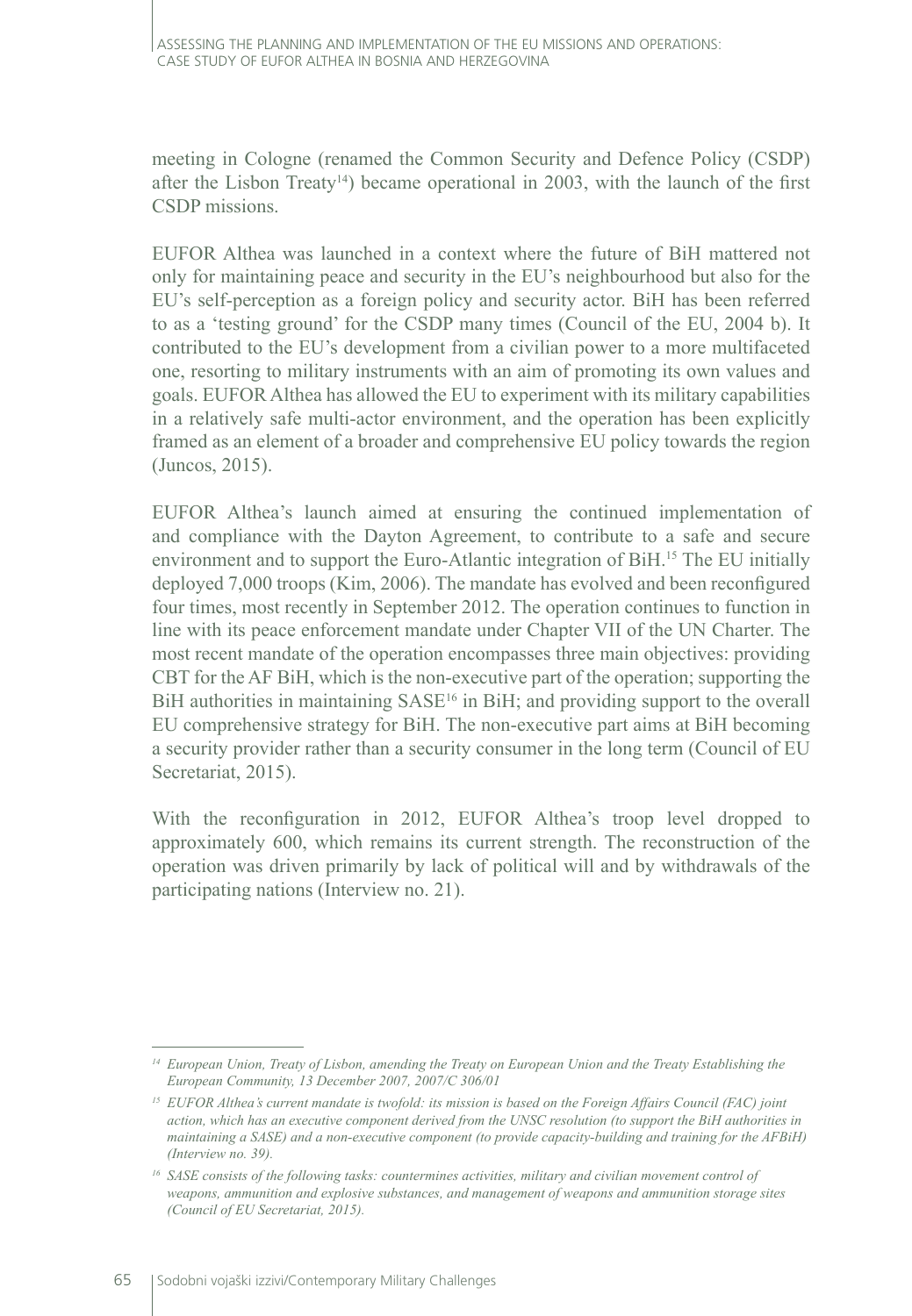# **3 PLANNING CAPACITY OF EUFOR ALTHEA**

Resolution UNSCR 1575 mandated EUFOR to exclusively inherit the role of SFOR. A robust force of 7,000 troops from 22 EU member states and 11 other countries was deployed under Chapter VII of the UN Charter to ensure continued implementation of and compliance with Annex 1-A and Annex 2 of the Dayton Agreement, and to contribute to a SASE. Large number of SFOR troops remained in BiH and were only transferred under the command of EUFOR Althea, which was assessed as operationally smooth and relatively simple, particularly because of the use of 'Berlin Plus' arrangements and the existing SFOR operation plans which formed the basis of EUFOR Althea's strategic and operational planning (Interviews no. 21, no. 23, no. 32, no. 33 and no. 44).<sup>17</sup> The NATO common assets and capabilities as defined in the Specific Agreement for EUFOR Althea comprise mainly Command and Control (C2) items such as Operation Headquarters (OHQ) at Supreme Headquarters Allied Powers Europe (SHAPE) and the EU Command Element (EUCE) at Joint Forces Command (JFC) Naples, and Communication and Information Systems (CIS) and access to NATO's classified networks, specifically intelligence systems and intelligence databases, as well as infrastructure (Interviews no. 21, no. 23, no. 32, no. 33 and no. 44).

EUFOR Althea is conducted under the authority of the European Council. Its political control and strategic direction is exercised by the Political and Security Committee (PSC).The EU Military Committee (EUMC) monitors the appropriateness of its execution, and the EUMC's chairman acts as the primary point of contact for the operation commander (OpCdr), who is also a Deputy Supreme Allied Commander Europe (DSACEUR) in the NATO structure. In his role as OpCdr, the DSACEUR is supported by the EU OHQ, which is the whole of SHAPE amplified by the European Union Staff Group (EUSG) as the core of EU expertise. To ensure synergy and prevent unnecessary duplication, the EUSG is closely interconnected with the SHAPE Comprehensive Crisis and Operation Management Centre (CCOMC), which facilitates access to all SHAPE Directorate entities. The OpCdr reports to the PSC through the chairman of the EUMC on all issues of strategic value for the operation. He also attends EUMC and PSC meetings and briefs them on the EUFOR Althea EUCE (Interviews no. 21 and no. 65 and EUSG, 2016).

*<sup>17</sup> 'About CSDP – the Berlin Plus agreement', from the EEAS, accessed on 26 May 2016, at http://eeas.europa. eu/csdp/about-csdp/berlin/index\_en.htm. This agreement involves a comprehensive package of arrangements finalized in early 2003 between the EU and NATO that allows the EU to make use of NATO assets and capabilities for EU-led crisis management operations.*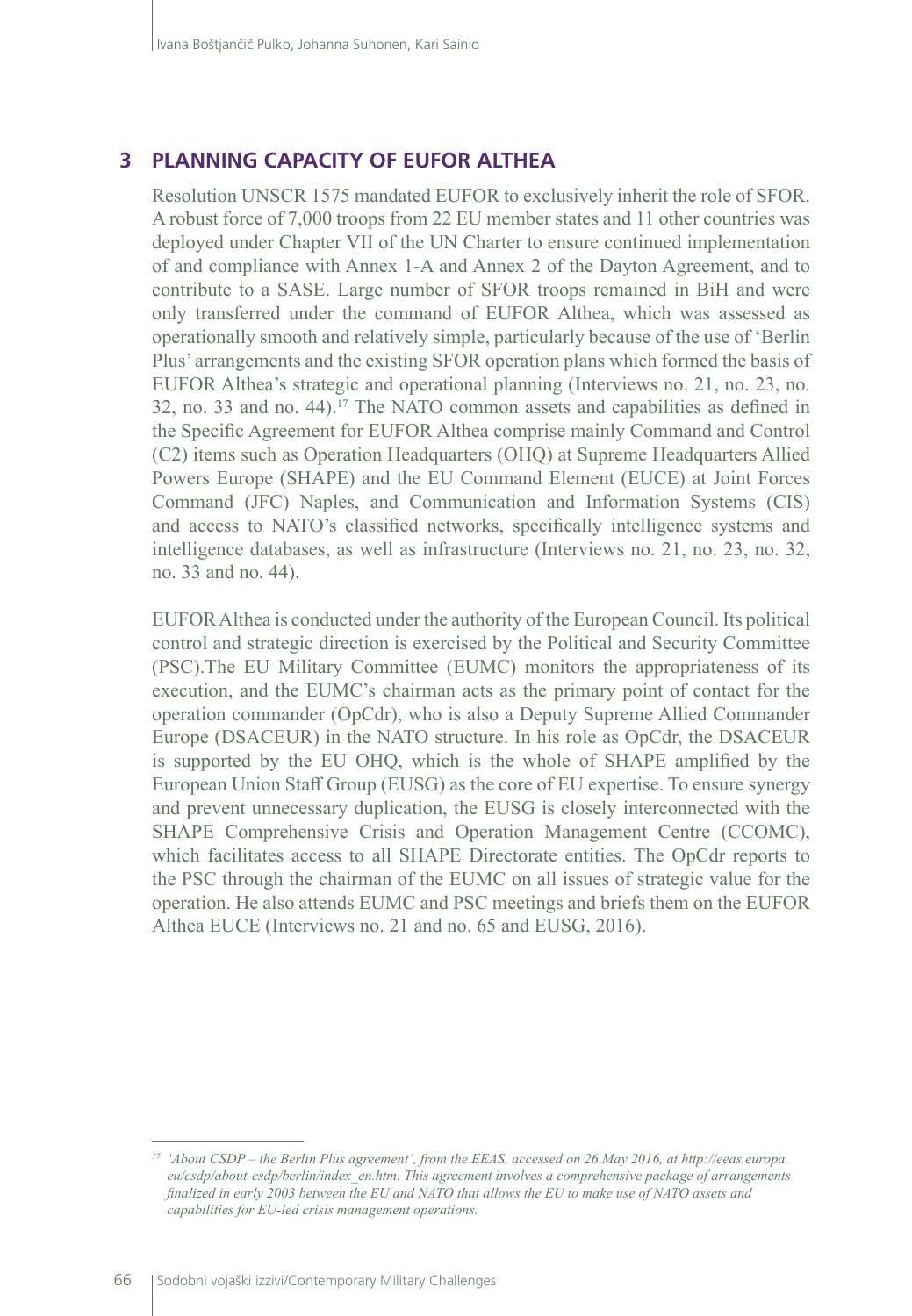

# **4 STRATEGIC LEVEL PLANNING**

Strategic-level planning is conducted within the EUSG at OHQ.19 EUSG also deals with force generation, manpower and organization review, the EUFOR Althea reporting system and financial issues, and provides updated information from the operation itself. The EUSG maintains situational awareness within BiH. Theoretically, a clear military command structure, a solid reporting system, and the availability of NATO assets provide a very good basis for real-time situational awareness. However, the reduced number of troops and, especially, the current low number of liaison and observation teams  $(LOTs)^{20}$  in the field compromise the ability to react and respond in a timely manner to a potential deterioration of the SASE (Interviews no. 34, no. 24 and no. 40).

OHQ will update the operational plans as required in coordination with the NATO Strategic Operational Planning Group. In addition to co-ordinating all operational matters, monitoring current operations, and advising on all operational issues,

*<sup>18</sup> Interview no. 47; EUSG basic brief of 7 January 2016.*

*<sup>19</sup> 'European Union Staff Group: Operation ALTHEA OHQ in Shape', accessed on 23 May 2016, at http:// www.consilium.europa.eu/uedocs/cms\_data/docs/missionPress/files/100608%20Shape%20‑%20EUFOR%20 Althea%20OHQ%20-%20how%20it%20works.pdf. The European Union Staff Group at EU Operation Headquarters at SHAPE. It supports the DSACEUR in his role as Operation Commander, the individual who plans and directs the operation at the military strategic level of command.*

*<sup>20</sup> 'Liaison and observation teams in EUFOR', accessed on 22 May 2016, at http://www.euforbih.org/eufor/index. php/eufor-elements/liaison-and-observation-teams.*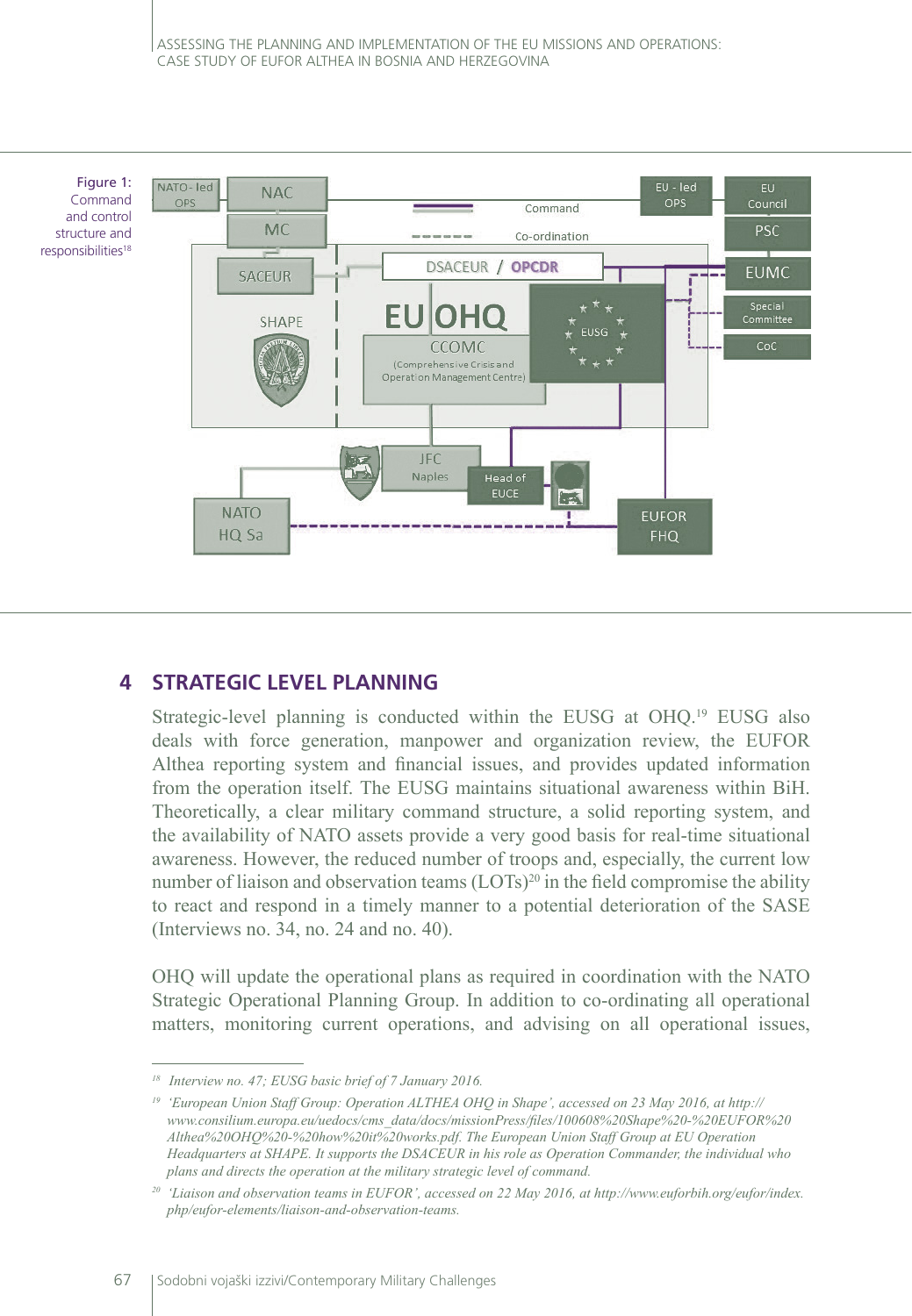OHQ participates in operational planning and the process of development for current operations. OHQ is responsible for the reserves concept; co-operating with troop‑contributing nations (TCNs) and the EUCE with respect to intelligence and reconnaissance assets; and collaborating with the EU Military Staff (EUMS) in connection with possible EU Battlegroups intervention. In addition, it liaises with NATO on the Balkans Operational Reserve Forces and Strategic Reserve Forces. The role of the OpCdr as the NATO-EU strategic co-ordinator, and his well-functioning interaction with the EUFOR commander (COM EUFOR), was seen as a critical factor for operational success (Interviews no. 34, no. 24 and no. 40 and EUSG 2016).

From a military point of view, the C2 structure of EUFOR Althea is quite complicated due to the several 'layers' of political and military actors. The political-strategic level sometimes provides no coordination or planning guidance directed to the operational level. The EU as a whole should have a common understanding on the preferred strategic development of the country, since political realities limit strategic/ operational planning (Interviews no. 25 and no. 34). The operation clearly suffers from lack of a clear end state (Interviews no. 21, no. 28, no. 40, no. 39 and no. 36). The mission staff often lack understanding of what is going on at the HQ level in Brussels, but the same is also true vice versa (Interview no. 21).

Member states' approvals of the mission's extension or its adjustment are crucial and sometimes a showstopper to the planning process and execution. Changes or adjustments of the OHQ-level operation plan (OPLAN) have to be approved by the member nations (Interviews no. 29 and no. 47). EUFOR Althea is quite low on the agenda of the member states, and nations do not usually send their best staff to the operation, since they perceive it as a training opportunity for individuals (Interview no. 28). NATO is the main counterpart for EUFOR in the planning process and is considered to be much better at planning and resource allocation. One EU official stressed that the operation is actually much more NATO-conducted than EUconducted with a mandate being framed in member states' discussions, but the reality is given by DSACEUR, and sometimes NATO's input is significantly greater. This fact gives more freedom, more input and outcome, but in the end it shows that the EU is not able to provide more than basic instructions (Interviews no. 21 and no. 24).

Notwithstanding the multi-level and complex C2 structure, political realities, and sometimes lack of coordination between the political-strategic level and the operational-tactical level, the interviewees perceived the current planning system based on NATO assets as functional, and considered the planning process to take all the necessary factors into account. The EUSG at OHQ is seen as 'the core', liaising with all the SHAPE Directorate's branches, particularly through the Strategic Operations Centre, thereby enabling a complete interface in all areas. The EUSG maintains a close relationship with the European External Action Service (EEAS) and EUMS through recourse to SHAPE's assets at OHQ when needed, in accordance with the CSDP (Interviews no. 24 and no. 47). Strategic planning is perceived to be problematic, since at the outset of the operation there was a clear lack of discussion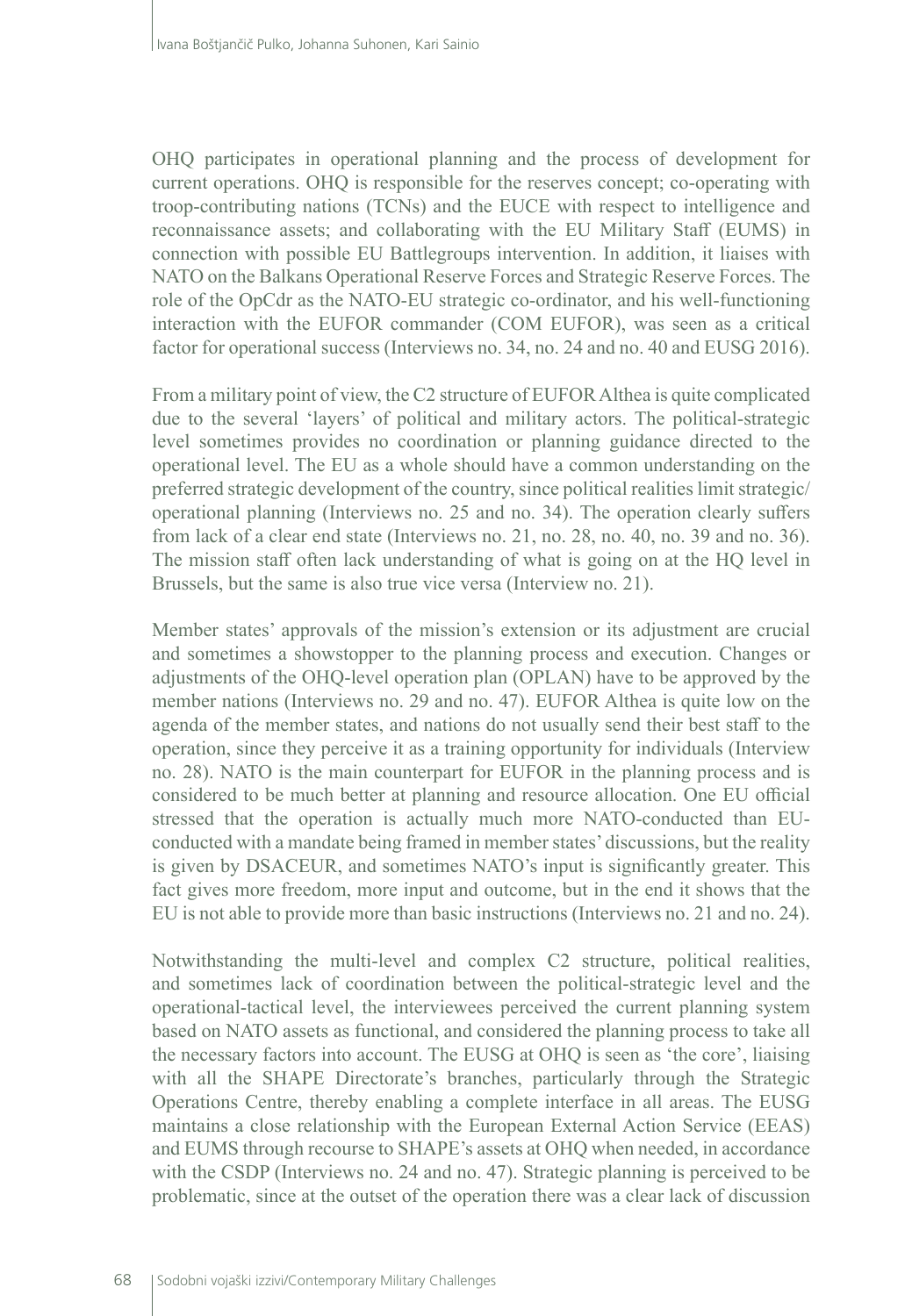regarding the end state, which should define what milestones should be reached for the operation to end and leave the country (Interview no. 67, 68). The so-called end state is listed very vaguely as "(…) to be based on progress in building efficient state level structures, in particular in the area of security and defence. This objective is primarily the responsibility of the BiH government assisted by EU civilian actors. Moreover, it will be important to avoid the creation of a culture of dependence upon EUFOR" (Council of EU 2004, 4). Some of the respondents perceive that the continuation of the operation mainly serves the EU's political purposes (IECEU, Round table discussion of experts, 2016).

# **5 OPERATIONAL PLANNING AND EXECUTION**

When EUFOR Althea was deployed there were already OPLANs in place, prepared by SFOR HQs and troops, and work continued largely in line with the existing plans. SFOR OPLANs formed the basis for EUFOR Althea's strategic/operational planning (Interviews no. 21, no. 23, no, 32, no. 33 and no. 44).

EUFOR Althea uses a 'standard military' operations planning process (OPP) and follows NATO's Comprehensive Operations Planning Directive (COPD). OHQ at SHAPE will update or develop the operational plans as required in coordination with the NATO Strategic Operational Planning Group. The key element at OHQ is the EUSG, which supports the DSACEUR in his role as OpCdr and is responsible to him for the day-to-day running of the operation and operational planning. OHQ co-ordinates all operational matters, and advises on operational issues and participates in operational planning and the development process for current operations (Interviews no. 21, no. 23, no, 32, no. 33).

Planning is usually carried out in parallel with the EUCE at JFC in Naples and HQ EUFOR Althea in Sarajevo. Parallel planning entails the various individual levels sharing information and products with subordinate units as soon as these are ready to be used in the subordinate units' planning. Subordinate units keep the higher levels informed of their planning through back-briefing. This enables dialogue between the various levels from early in the planning phase, and the OPLANs at OHQ and EUFOR Althea level are co‑ordinated. Finally, COM EUFOR is able to act, put the plan into action, and distribute the necessary orders/directives/guidance within the OPLAN framework.

The OpCdr pays regular visits to EUFOR Althea, enabling face-to-face contact between the commanders, supporting COM EUFOR Althea's leadership, and giving him direct strategic/operational level guidance (Interview no. 34). The OPLANs at both the strategic-operational level (OHQ) and operation level (Area of Operation in BiH) are reviewed in light of the security situation and the development of the operational environment in BiH. Since the beginning of the operation, the OpCdr's OHQ OPLAN has been revised four times, and COM EUFOR's OPLAN five times (Interviews no. 40, no. 41, no. 46 and no. 47).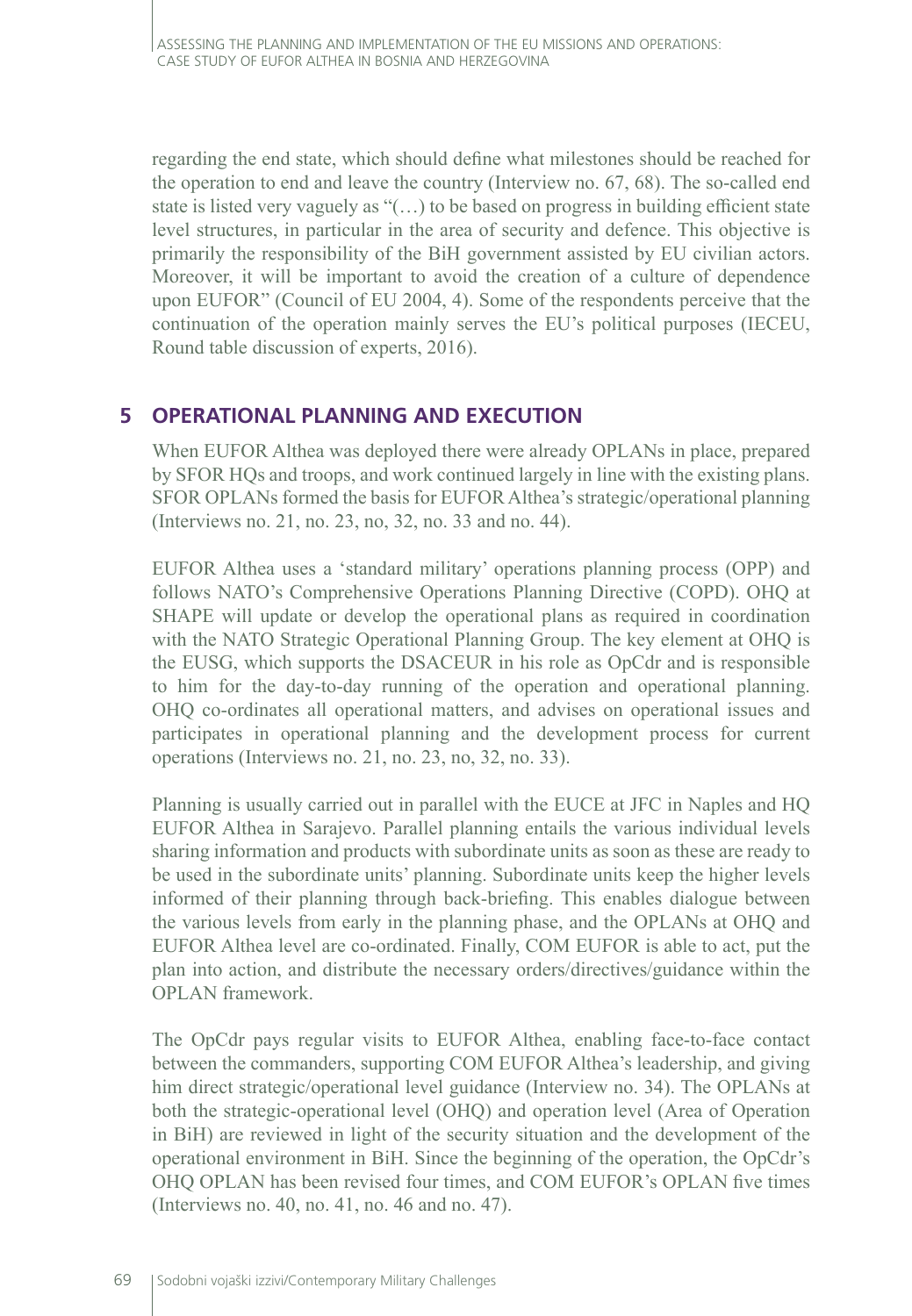The current planning process produces detailed and co-ordinated plans, and the decision-making process is functional and takes into account all the factors that need to be considered. However, the political guidance or member states' 'approval', linked to national interests/agendas related to extending or adjusting the mission, nominating reserves, or amending the operational plan, must be taken into consideration. The role of the EU member states/TCNs is crucial and sometimes slows down the planning process and execution (Interviews no. 29, no. 34, no. 35 and no. 47).<sup>21</sup>

### **6 TECHNOLOGIES AS PART OF PLANNING CAPABILITIES**

The J6 (Communications) element of the EUSG at OHQ/SHAPE provides military strategic expertise to ensure the delivery of NATO information systems and communication support for EUFOR Althea. The EUSG/J6 maintains secure CIS systems across two environments (EU and NATO) which are technically different, and also operates secure communication links from EU OHQ at SHAPE through EUCE (Naples) to HQ EUFOR (in Sarajevo) (Interviews no. 46 and no. 47). The use of NATO CIS, NATO secure networks and intelligence systems, and the NATO intelligence database has provided an efficient and cost-effective mechanism for EUFOR Althea since the beginning of the operation. Similarly, one of the EUMC's major lessons, already identified in 2007, was that 'the use of NATO CIS assets was a pragmatic and cost-effective solution for the beginning of the EU operation and provided EUFOR with appropriate CIS support' (Council Document 2013). Although the communications established under the Berlin Plus agreement worked well, means of mobile communication were scarce and often unreliable, because of the use of often incompatible national systems in the Multinational Task Forces. This has also been a challenge in operations established since EUFOR Althea. Currently, NATO HQ Sarajevo supports the static CIS infrastructure at Camp Butmir (HQ EUFOR Althea) and deployable secure CIS systems are supported by EUFOR Althea personnel (EUSG 2016). In December 2010, a civilian contractor<sup>22</sup> was selected to provide full operation and maintenance support for the CIS on behalf of NATO HQ Sarajevo and HQ EUFOR Althea.

# **7 IMPLICATIONS OF PLANNING CAPACITY ON SECURITY SECTOR REFORM AND DEFENCE REFORM**

Originally, EUFOR Althea's engagement in Security Sector Reform (SSR) was connected to the European Union Police Mission's (EUPM) inefficiency in filling

*<sup>21</sup> Any major changes or adjustments to the OHQ level OPLAN must be approved by the member nations. National caveats and national agendas were not seen as obstructing interoperability per se but were considered to be a phenomenon that presents challenges to operational planning. The issue of the strong national agendas of certain individual nations (e.g. Turkey and Austria) is not seen as significantly hampering interoperability in practice.*

*<sup>22</sup> 'ATCO awarded NATO contract in Sarajevo', ATCO Structures & Logistics material, accessed on 31 May 2016, at http://www.atcosl.com/en-ca/Media-Room/News-2010/081210-NATO-Contract-Sarajevo.*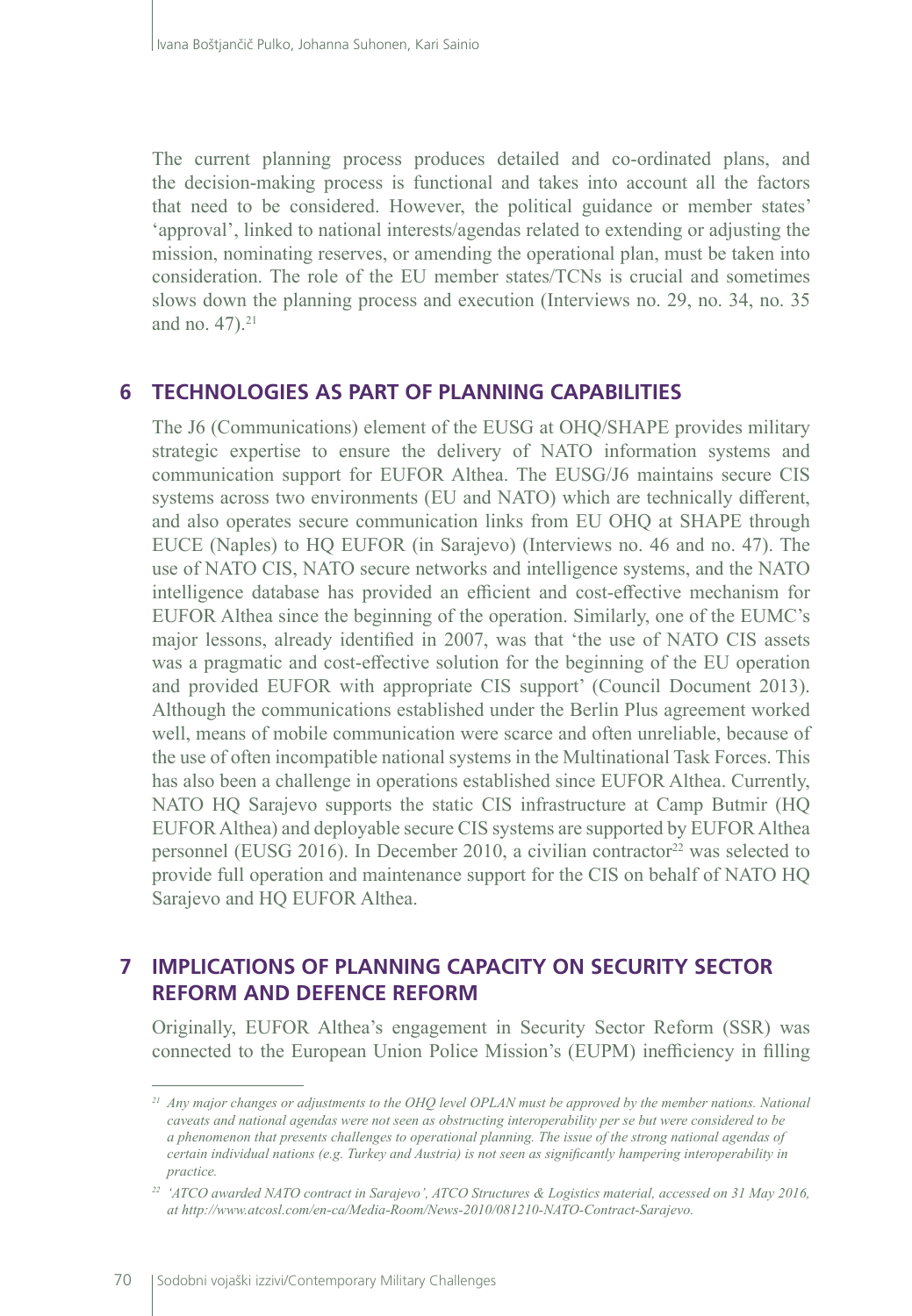the law-enforcement void. Consequently, EUFOR became heavily involved in the fight against organized crime. The EUFOR involvement in fighting crime ran counter to accepted SSR norms and highlighted the continued weakness of Bosnian law enforcement. By the end of 2005 EUFOR had scaled down its contribution in this area, allowing the EUPM to become the primary international law enforcement agency in BiH (ISSAT, 2016).

EUPM's closure in 2012 marked an important transition for BiH's authorities, forcing them to take ownership of SSR. Today the EU still remains committed to strengthening the rule of law in BiH through other instruments, including the Instrument for Pre-accession Assistance (IPA) and the reinforced office of the EU Special Representative (EUSR). Military reform in BiH has been progressive while police reform has been slower. The police force continues to be ethnically divided despite the creation of state-level agencies. A general lack of coordination and cooperation between law-enforcement agencies hampers the ability of the police to deliver a full range of services (European Commission, 2015).

NATO still owns the strategic dimension of the reform process, working closely with BiH's Ministry of Defence (MOD). EUFOR, on the other hand, has an important role in the implementation of the technical and tactical aspects of the reform, and the organizations try to complement one another's efforts as much as possible. Currently, NATO and EUFOR seek to co-ordinate their efforts to foster defence reform, with NATO's objective being to support the development of the capacity of the defence sector in pursuit of NATO standards, thereby preparing BiH for possible future NATO membership. The EU aims to strengthen the country's security sector in order to ensure its consistent stability in connection with the EU integration process (Interview no.  $39)^{23}$ .

Lack of a nationally owned strategy covering the defence sector has been a major barrier to a consistent reform process in BiH. The political framework in BiH makes the reform process challenging; a collective presidency directs the BiH Ministry of Defence and the country's armed forces, but BiH's three main ethnic groups differ in their views and vision for the development of the defence sector. In consequence, the government has so far been unable to produce a defence strategy (Interview no. 56). BiH's defence budget ( $\in$  250,000,000) is very limited. To establish some sort of common baseline for the capacity-building and equipping process, EUFOR and NATO are jointly conducting an assessment with the aim of identifying the armed forces' current capabilities. They see this joint effort as potentially enabling them to focus their efforts on building appropriate defence capabilities and helping them co‑ordinate and regulate third-country support. In addition, it should help to ensure

*<sup>23</sup> As EU and NATO requirements are in line with one another, the joint reform efforts can help both organizations reach their long-term goals for the country. One interviewee described the cooperation between the two organizations, stating that no decision is taken on any aspect of SSR without the EUFOR and the NATO commanders first discussing it, before approaching any local authorities.*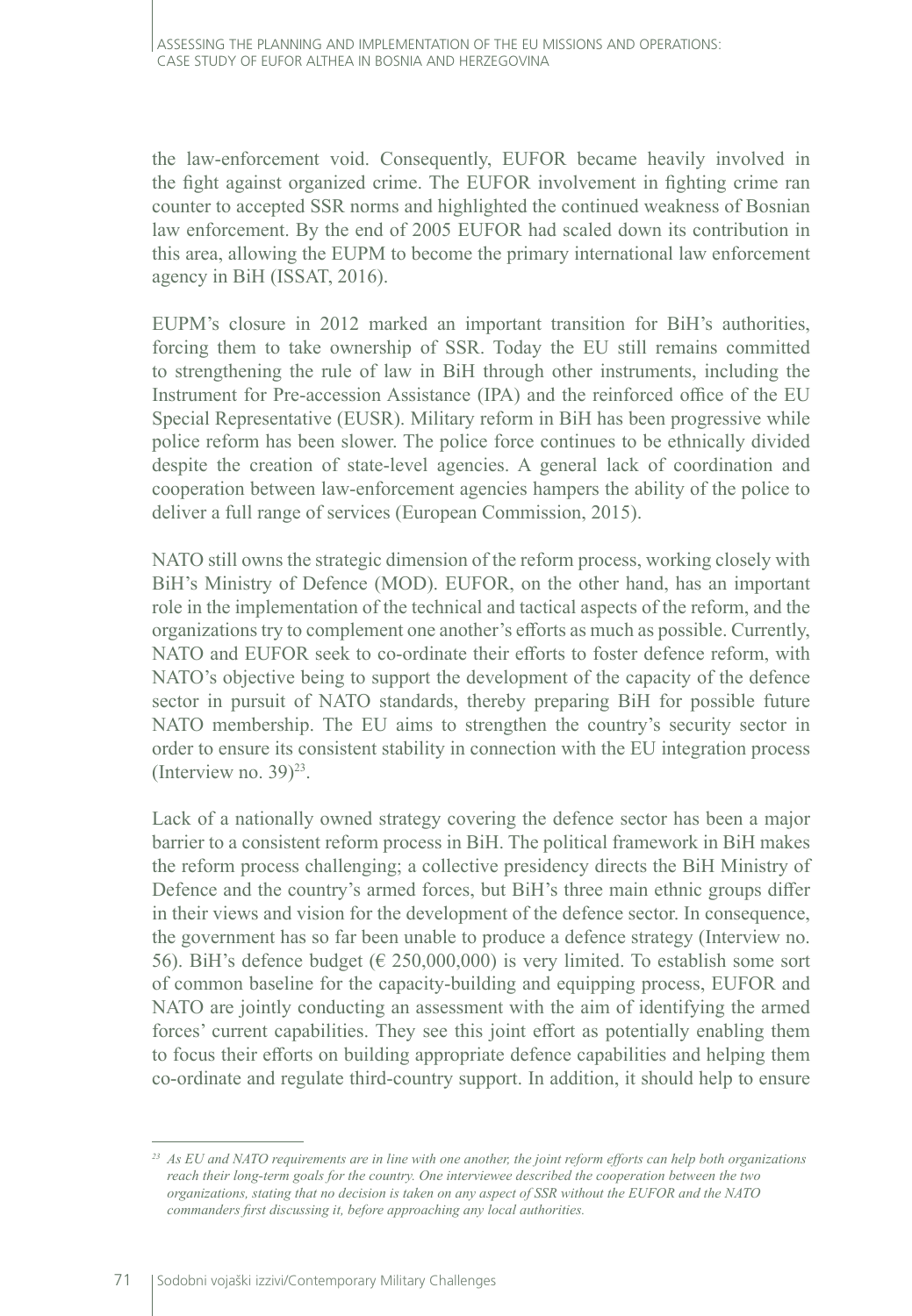that EUFOR Althea concentrates its capacity-building efforts on the right elements (Interviews no. 21, no. 34, no. 53 and no. 56).

# **8 IMPLICATIONS OF PLANNING CAPACITY ON INTEROPERABILITY**

Civil-military synergies in BiH were unfortunately destined to be lost from the beginning. The two CSDP missions, EUPM and EUFOR Althea, were planned separately and there was no joint strategic planning or set of connecting structures (Interviews no. 22, no. 23, no. 31).

Moreover, the interviewees stated that cooperation with another EU actor, the European Union Monitoring Mission (until August 2007), was poor or non-existent. The presence of and cooperation with the UN during the initial stage was described as 'shallow'. Despite Berlin Plus, cooperation with NATO at the field-operations level was also considered poor; NATO directed its attention and activities toward the AF BiH, and CBT was not within Althea's mandate at that time. On account of the predominance of the OHR, the OSCE played only a minor role in terms of cooperation. The presence of NGOs in BiH was strong, and in fact, EUFOR Althea cooperated with them and aimed at information sharing, although this group of actors was described as the 'most difficult', both because of their unwillingness to share information and differences in working logic that sometimes even posed security risks for their personnel (Interviews no. 22, no. 23, no. 31, no. 32, no. 33, and no. 54).

# **9 IMPLICATIONS OF PLANNING CAPACITY ON CAPACITY-BUILDING AND TRAINING**

Developing the CBT of the AF BiH in close coordination with NATO is currently one of the key tasks of EUFOR, but the comprehensive nature of BiH's defence reform only allows EUFOR's role to be minor when compared to that of other actors' (Interviews no. 28 and no. 34).<sup>24</sup> The aim is to support BiH's efforts to develop into a 'security provider' rather than being a 'security consumer', that is, to enhance local ownership by the BiH authorities and their autonomy. The current stage of the operation may lead to a major restructuring or might even be the first step towards the conclusion of the operation. The situation has stalled due to the political circumstances in BiH, which are currently not favourable. In general, the political design of BiH is not conducive to completing all tasks (Interviews no. 28 and no. 52).

*<sup>24</sup> 'About EUFOR', accessed on 23 May 2016, at http://www.euforbih.org/eufor/index.php/about-eufor/ background. In 2012, the operation reconfigured and moved its focus to CBT for the AFBiH. It nevertheless retained its obligations to support the BiH authorities in maintaining a SASE; Council of the European Union press release '2992nd Council meeting – foreign affairs', Council document 5686/10 (Presse 10), Brussels, 25 January 2010.*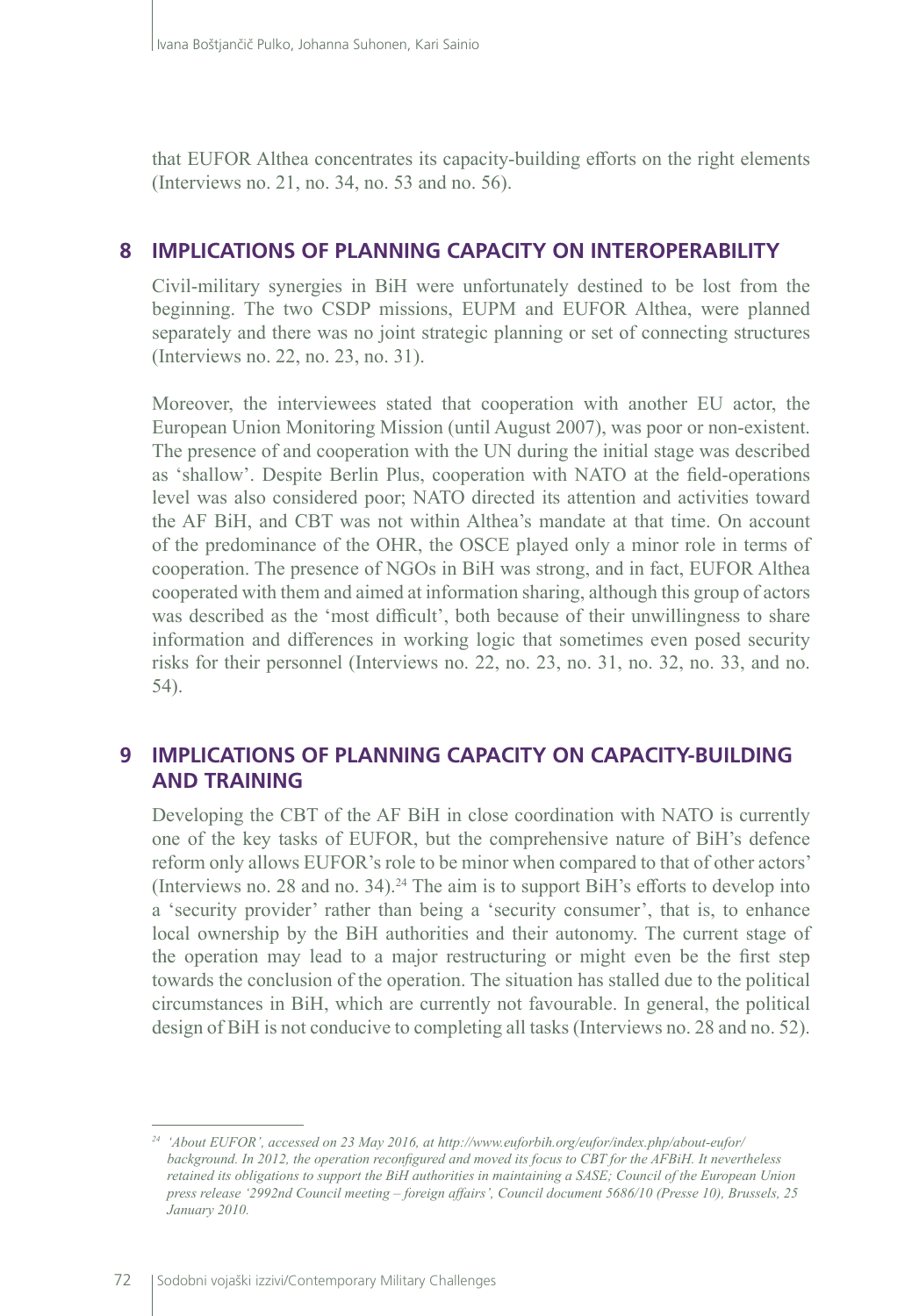Interviewees stressed that the shift from the initial implementation of compliance with the Dayton Agreement and contributing to a SASE to providing CBT stems from the fact that the original mandate no longer matched the needs on the ground. EUFOR Althea's current focus on CBT actually derives from the member states' inability to decide 'where to go' and their unwillingness to contribute troops and resources to the operation.

EUFOR Althea is currently implementing a highly integrated and jointly co‑ordinated training plan with the AFBiH, together with NATO and several bilateral partners. Within this joint framework, delivering effective CBT requires careful coordination of all the efforts by international actors. This is critical, as sometimes nations have been willing to provide training or donate equipment outside the agreed training plan. In consequence, the capacity and resources of EUFOR Althea and NATO HQ Sarajevo have become tied up for a long time in training the AFBiH in the use of particular equipment. Donations are sometimes politically linked to national interests. All this is reflected as a lack of sustainability of the capacity-building efforts (Interviews no. 36, no. 34, no. 39, and no. 24).

Several interviewees confirmed the existence of one major obstacle to effective CBT for the AF BiH; although the training is organized and planned very well and is currently also co-ordinated between EUFOR Althea, NATO and the AF BiH, financial support is a considerable challenge. EUFOR Althea conducts training mainly with its own equipment. When the training is completed, the trained AF BiH units should possess the skills and knowledge needed, but do not have the equipment and assets to execute what they are trained for. Certain budget allocations should therefore be made for purchasing equipment and basic assets for the AF BiH, since they have very limited resources to invest or procure practically any equipment. Currently, the Athena mechanism cannot be used to fund equipment or material for the AF BiH. One solution might be an 'Equip and Train' programme which is based on an assessment of the AF BiH's long-term needs. There has already been some progress in this regard, as the Crisis Management and Planning Directorate (CMPD) is working on the issue (Interviews no. 36, no. 34).

# **10 LESSONS LEARNED PROCESS**

Several papers and reports addressing lessons identified within the operation have been issued by the EU institutions since 2004.25 Sometimes these lessons have been implemented, while on other occasions old problems either re-emerged or were not sufficiently dealt with. Examples of these are the need for better coordination of EU instruments and for more efficient procurement procedures, which have been

*<sup>25</sup> See, for example, the Council of the European Union and European External Action Service's 'Annual 2014 CSDP Lessons Report' (partially accessible to the public as of 26 May 2015, Annex C: EUMS contribution still limited), 6777/15, of 3 March 2015, and the Council of the European Union's 'Op Althea – Consolidated Report on "Historical Lessons Identified" from the execution of Operation Althea', Council document 14181/07, Brussels, of 11 March 2013.*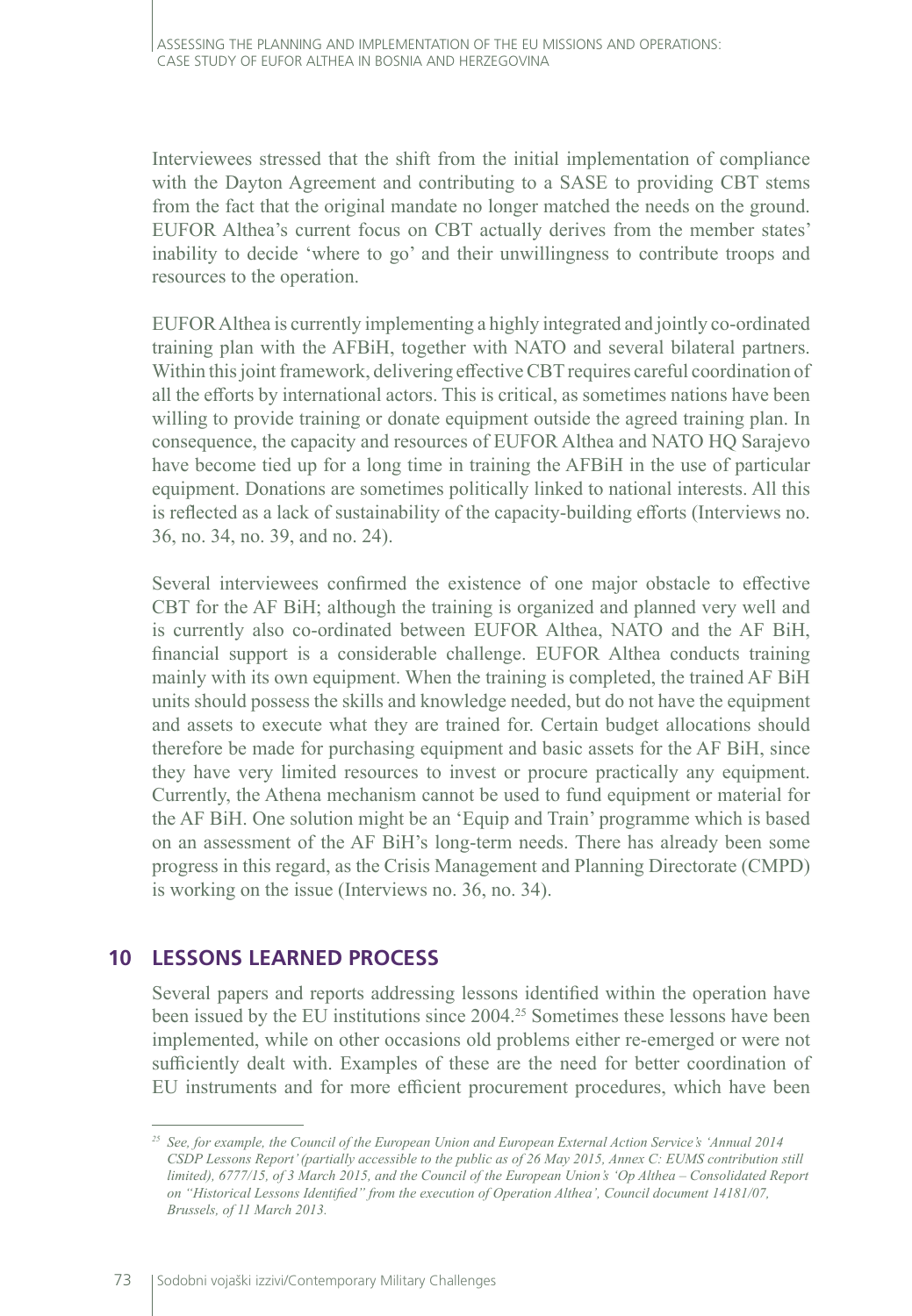recognised as continuous problems by the Council (Interviews no. 28 and no. 30). The most significant progress has been made with a comprehensive approach, namely coordination and coherence between the individual actors in BiH. Further lessons have been learned about the Berlin Plus agreement, cost-sharing agreements, sharing of intelligence, and having clear delineation of tasks whenever NATO and EU military operations are in the same theatre (Emerson, Gross 2007; Leakey 2007).

The current lessons learned (LL) process in EUFOR Althea is based on a standard operating procedure (SOP) (HQ EUFOR 2011). Under this SOP, EUFOR Althea's J3 (Operations) branch is responsible for managing, directing, and staffing the LL process within EUFOR. Also, SOP states that each branch at HQ and at the unit HQs conducts its own process and designates LL analysts/points of contact tasked with dealing with J3. However, because of a range of factors, e.g. the temporary nature of HQ EUFOR, the frequent rotation of personnel or lack of trained personnel, this is not always achieved (Interviews no. 46 and no. 40, EUMS 2012).

Official public documents make no specific reference to a pre-planned and formal lessons learned process or products of best practices in EUFOR Althea (Directorate-General for External Policies of the Union, 2012).<sup>26</sup> According to the EUFOR OHQ operational documents, LL capability should prioritize EUFOR Althea's observations on the implementation of its key tasks, including elements such as capability requirements, concept development, and structures, along with the consequent reconfiguration of the operation. Also, the procedures for LL reporting should be integrated into the six-monthly review (SMR) process (Interview no. 46).

EUFOR Althea SMRs do not directly include observations, lessons identified or best practices. Most of the reviews nevertheless feature recommendations, which can be understood as observations/lessons identified or even best practices. (Interview no. 34). Most of the recommendations or best practices are related to national caveats and the restrictions to operational effectiveness; the importance of Psychological Operations (PSYOPS) assets and Information Operation campaigns; the coordination between EUFOR and other EU/international actors (a very good 'best practice' has been the joint EUFOR Althea and NATO HQ Sarajevo coordination of the CBT for the AF BiH); the importance of a comprehensive approach at all levels; the inadequate training level and skills of staff officers; and the short tours (tour lengths should be 12 months for key posts and not less than six months for other posts at HQ) (Interview no. 46). The LL process has been implemented in all staff exercises and field-training exercises. The results and action bodies have been specified in final exercise reports, and these findings were presented in the OHQ LL report to the EUMS. The EUFOR Althea LO's report from 2015 dealt with AFBiH's lack of capabilities, along with procedures that have an impact on CBT planning and conducting of CBT activities, the reserve forces concept and reserves' activation process, CBT planning, assessment, and CBT cooperation with NATO HQ Sarajevo,

*<sup>26</sup> There were approximately 30 lesson observations for EUFOR Althea in the ELMA database in February 2012.*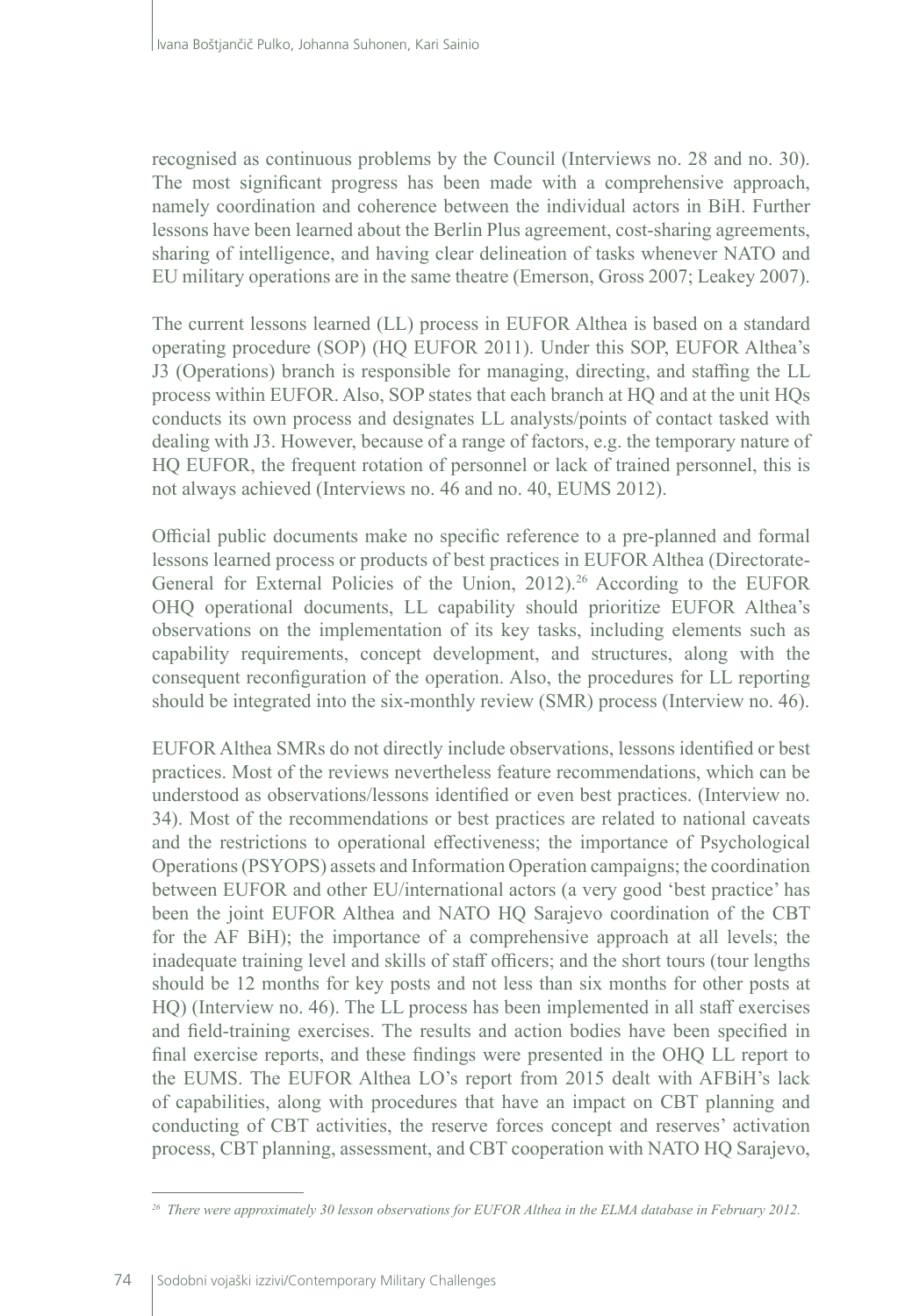as well as military-camp management in the light of in-sourcing vs. outsourcing camp management (Interviews no. 28, no. 30 and no. 47).

It seems that in very rare cases, the 'field-level' observations go through the EU Military LL Process (ELPRO) and that these observations eventually become official best practices. The key lessons and best practices listed in the EEAS Annual Reports are very general in nature and seem to be of little importance at the field level. It may take a very long time for an observation to be approved for learning and finally propagated as a best practice (Interview no. 28). Widespread use of informal best practices and mechanisms, such as information-sharing within personal networks, for learning and improving various phases is present in EUFOR. However, the informal mechanisms are highly dependent on personal relationships, leaving doubts about reliability and reach (Interviews no. 28, no. 30, no. 41, no. 34, no. 39, no. 37, no. 35 and no. 36).

The CSDP missions and operations have been envisaged as a rather short-term response to a crisis. The current trends, however, indicate that they are used as relatively long-term post-conflict institution-building instruments. This fact highlights the importance of planning capacity, which has significant influence on the implementation of a given mission. The stabilization and reconstruction of a multicultural and multi-ethnic community in BiH became a litmus test for the Union's commitment to becoming a political and security actor that projects peace and stability across the entire continent. BiH's future therefore mattered not only to the citizens of the country, but also to the EU's perception of itself as a foreign-policy and security actor. In this sense, EUFOR Althea's deployment meant projecting its aspirations for the region in a relatively safe, risk-free environment, with low costs. **Conclusion**

> The timeframe of planning the mission in BiH was not a critical question in the case of BiH, since the military problem had largely ceased to exist by the time EUFOR Althea took over its tasks from SFOR. Notwithstanding the political divisions related to the CFSP, and in the face of institutional opposition from some quarters (initially the Council and the Commission) (Flessenkemper, Helly 2013, p. 9), EUFOR Althea was launched at a time of momentum for the ESDP. Following the events of the 1990s, particularly in BiH and Rwanda, several Member states developed a common understanding of the need to develop the EU's crisis management capabilities. No rapid deployment was deemed necessary and force generation did not present a challenge for the Union. Furthermore, the operation was not very demanding in terms of planning, since it was carried out with recourse to NATO assets and capabilities under the Berlin Plus arrangements.

> Access to NATO planning assets, structures and capabilities under the "Berlin Plus" arrangements, which contributed to a smooth and relatively simple transition from SFOR to EUFOR Althea, is clearly extremely beneficial and important for the functioning of the operation. The present planning system based on NATO assets takes all the necessary factors into account. The operation has a clear military command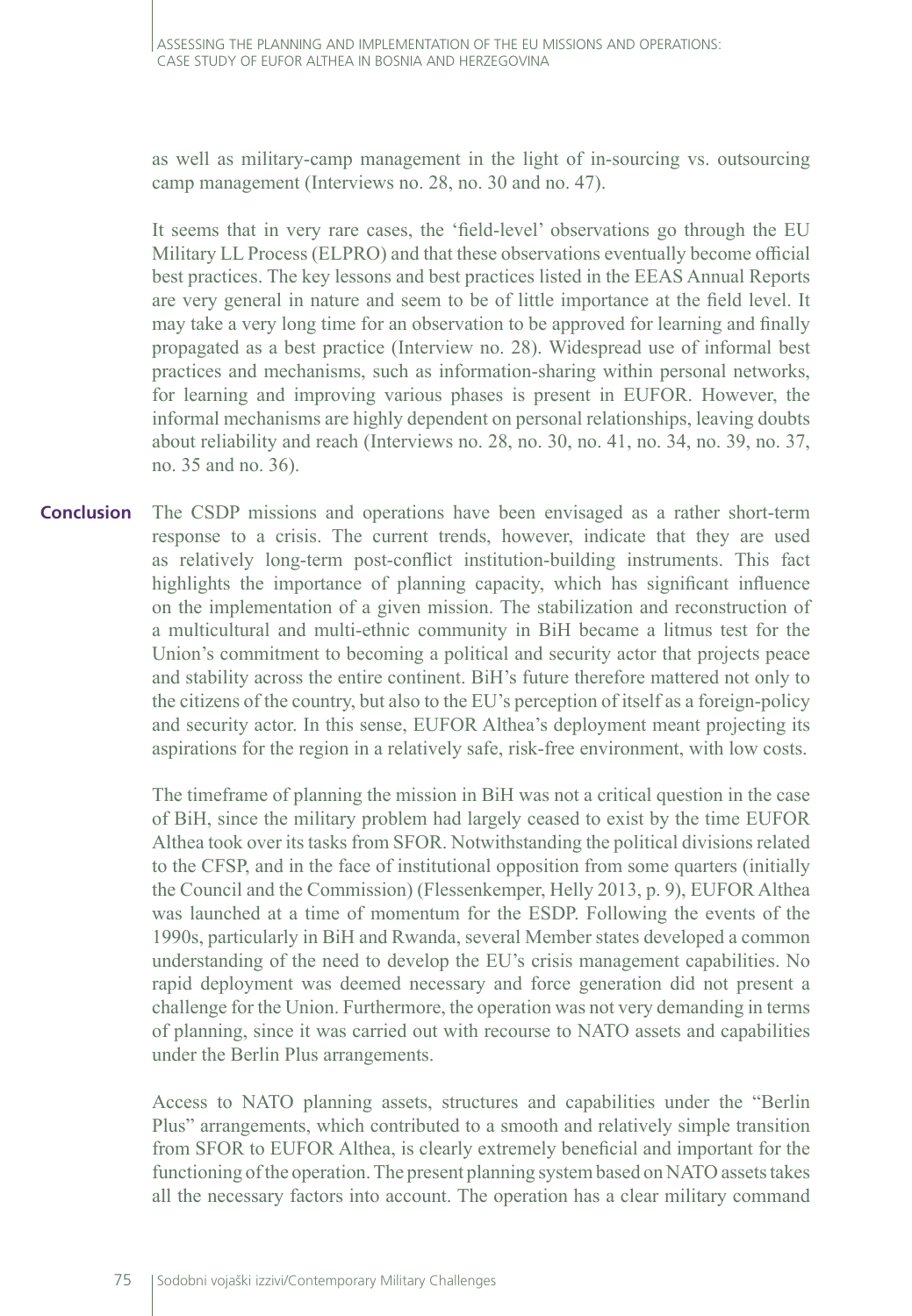structure and reporting system, and the availability of NATO assets provides a good basis for real-time situational awareness. There is also a well-integrated and jointly coordinated training plan with AF BiH together with NATO and several bilateral partners.

Despite the fact that deployment and initial planning were successful, the EU has failed to define and agree on an end state. The evaluation criteria for the operational tasks have been discussed and drafted at the OHQ level since 2005, but the CSDP operation still lacks official time-limited benchmarks. Lack of coordination or planning guidance exercised from the strategic/political level towards the operational level is a clear inadequacy. As for the CBT work, EUFOR Althea has only recently come to an understanding with NATO and the AF BiH on the coordination of efforts and resources aimed at building a specific set of capabilities of the AF BiH. A fully funded plan for the procurement of key assets and equipment and an agreement on the goals against which the development of the AF BiH could later be evaluated are still required.

Efficiency associated with the capabilities and their implementation is more difficult to assess. EUFOR Althea had good initial planning capacity, but certain gaps and weaknesses which manifest themselves in operational capacity were identified in the course of the research process. Lack of human intelligence (HUMINT) capability is a gap that hinders efficient and effective intelligence-gathering. It is also questionable to what extent the 17 LOTs can maintain and produce situational awareness, especially in the current context. Other problems with the LOTs lie in the personnel breakdown, especially in the low proportion of female officers and older personnel, as well as in the short rotation cycles, which hinder the development of relationships of trust with locals and follow-up on the implemented policies. Apart from these, the LOTs that are living among the local population across BiH seem to have been an excellent tool for gathering information, bringing visibility to the operation, and engaging with a wider audience. Another force element that the interviewees mentioned as having been an excellent asset in the first years of the operation was the IPUs.

There are still some challenges to be addressed. The operation suffers from a lack of a clearly defined end-state. The 'political realities' and the member states' role are crucial and often do not add positively to the planning process and execution of the operation. The reduced number of troops, and especially the current low number of LOTs, compromise the ability to react and respond in a timely manner to a potential worsening of the SASE in BiH. In EUFOR Althea's case national caveats have certainly been a challenge to operational planning.

The conflict in BiH ended 20 years ago and it is questionable whether the EU's 'hard power' is still required at this stage. Consequently, the question arises of whether BiH would be able to ensure a SASE at this stage. However, this question lies beyond the scope of the present article and the IECEU research project.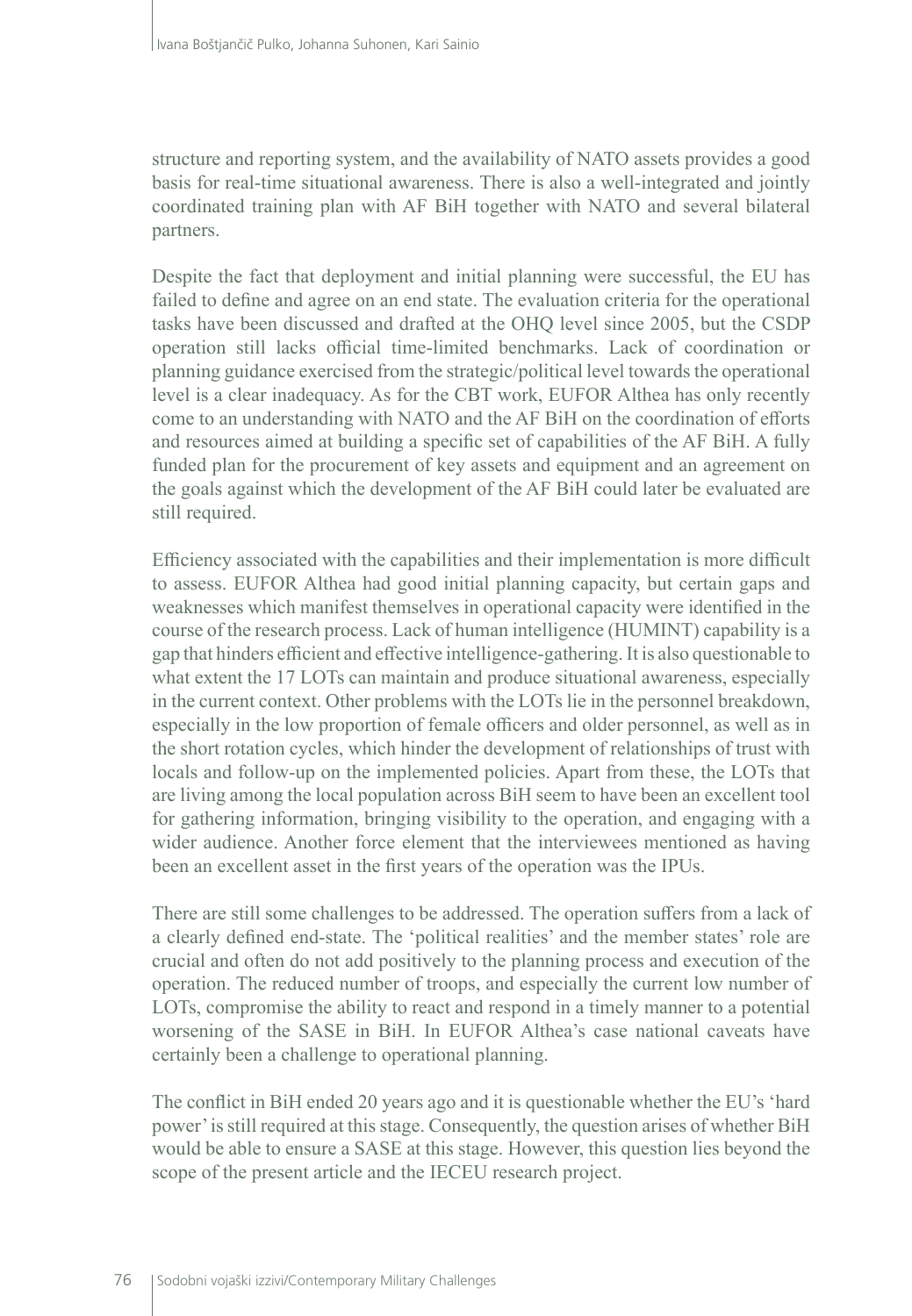ASSESSING THE PLANNING AND IMPLEMENTATION OF THE EU MISSIONS AND OPERATIONS: CASE STUDY OF EUFOR ALTHEA IN BOSNIA AND HERZEGOVINA

### **Bibliography**

- *1. Council of European Union Secretariat, 2015. EU military operation in Bosnia and Herzegovina (Operation EUFOR Althea) [pdf]. Available at: http://eeas.europa.eu/ archives/csdp/missions-and-operations/althea-bih/pdf/factsheet\_eufor\_althea\_en.pdf [Accessed 13 December 2016].*
- *2. Council of the European Union, 2004. Council Decision 2004/803/CFSP of 25 November 2004 on the launching of the European Union military operation in Bosnia and Herzegovina. Available via: http://eur-lex.europa.eu/legal-content/EN/TXT/HTML/?uri= CELEX:32004D0803(01)&from=EN [Accessed 3 June 2017].*
- *3. Council of the European Union, 2004b. Concept for the EU Military Operation in Bosnia and Herzegovina – Operation ALTHEA. Available via: http://register.consilium.europa.eu/ doc/srv?l=EN&f=ST%2012576%202004%20INIT [Accessed 3 June 2016].*
- *4. Council of the European Union's 'Op Althea Consolidated Report on "Historical*  Lessons Identified" from the execution of Operation Althea', Council document 14181/07, *Brussels, 11 March 2013.*
- *5. Directorate-General for External Policies of the Union, Directorate B, Policy Department, study 'CSDP missions and operations: Lessons Learned processes', Belgium, 2012.*
- *6. Emerson, M. and E. Gross, 2007. Evaluating the EU's crisis operations in the Balkans. Brussels: Centre for European Policy Studies.*
- *7. European Commission, 2015. Support to Law Enforcement Agencies in BiH. Available via: http://ec.europa.eu/neighbourhood-enlargement/sites/near/files/pdf/bosnia\_and\_ herzegovina/ipa/2015/ipa\_2015-037888.06-bih-support\_to\_law\_enforcement\_agencies. pdf [Accessed 16 December 2016].*
- *8. European Commission, Bosnia and Herzegovina 2015 report, a staff working document, Brussels, 10 November 2015, SWD(2015) 214 final.*
- *9. European External Action Service, 2012. European Union Police Mission in Bosnia and Herzegovina (EUPM). Available via: http://eeas.europa.eu/archives/csdp/missions-andoperations/eupm-bih/pdf/25062012\_factsheet\_eupm-bih\_en.pdf [Accessed 27 January 2017].*
- *10. European External Action Service, 2015. EU-Bosnia and Herzegovina sign agreement on participation in crisis management operation. Available via: https://eeas.europa.eu/ headquarters/headquarters-homepage/6028/eu---bosnia-herzegovina-sign-agreement-onparticipation-in-crisis-management-operations\_en [Accessed 16 December 2016].*
- *11. European External Action Service, 2016a. Shaping of a Common Security and Defence Policy. Available via: https://eeas.europa.eu/topics/common-security-and-defencepolicy-csdp/5388/shaping-of-a-common-security-and-defence-policy-\_en [Accessed 15 December 2016].*
- *12. European External Action Service, 2016b. Capacity Building and Training. Available via: http://www.euforbih.org/eufor/index.php/eufor-elements/eufor-capacity-building-andtraining [Accessed 16 December 2016].*
- *13. European Union, Treaty of Amsterdam, amending the Treaty on European Union, the Treaties establishing the European Communities and certain related acts, as signed on 2 October 1997 in Amsterdam, in force from 1 May 1999. Available via: http://www. europarl.europa.eu/topics/treaty/pdf/amst-en.pdf [Accessed 16 December 2016].*
- *14. European Union, Treaty of Lisbon, amending the Treaty on European Union and the Treaty Establishing the European Community, 13 December 2007, 2007/C 306/01. Available via: http://eur-lex.europa.eu/legal-content/EN/TXT/ HTML/?uri=CELEX:12007L/TXT&from=EN [Accessed 24 January 2017].*
- *15. European Union, Treaty on European Union, Treaty of Maastricht, signed 7 February 1992 in Maastricht, in force from 1 November 1993. Available via: https://europa.eu/ european-union/.../treaty\_on\_european\_union\_en.pdf [Accessed 15 December 2016].*
- *16. EUSG basic brief of 7 January 2016; 'Operation Althea', from NATO, accessed on 22 May 2016, at http://www.aco.nato.int/page39511625.aspx.*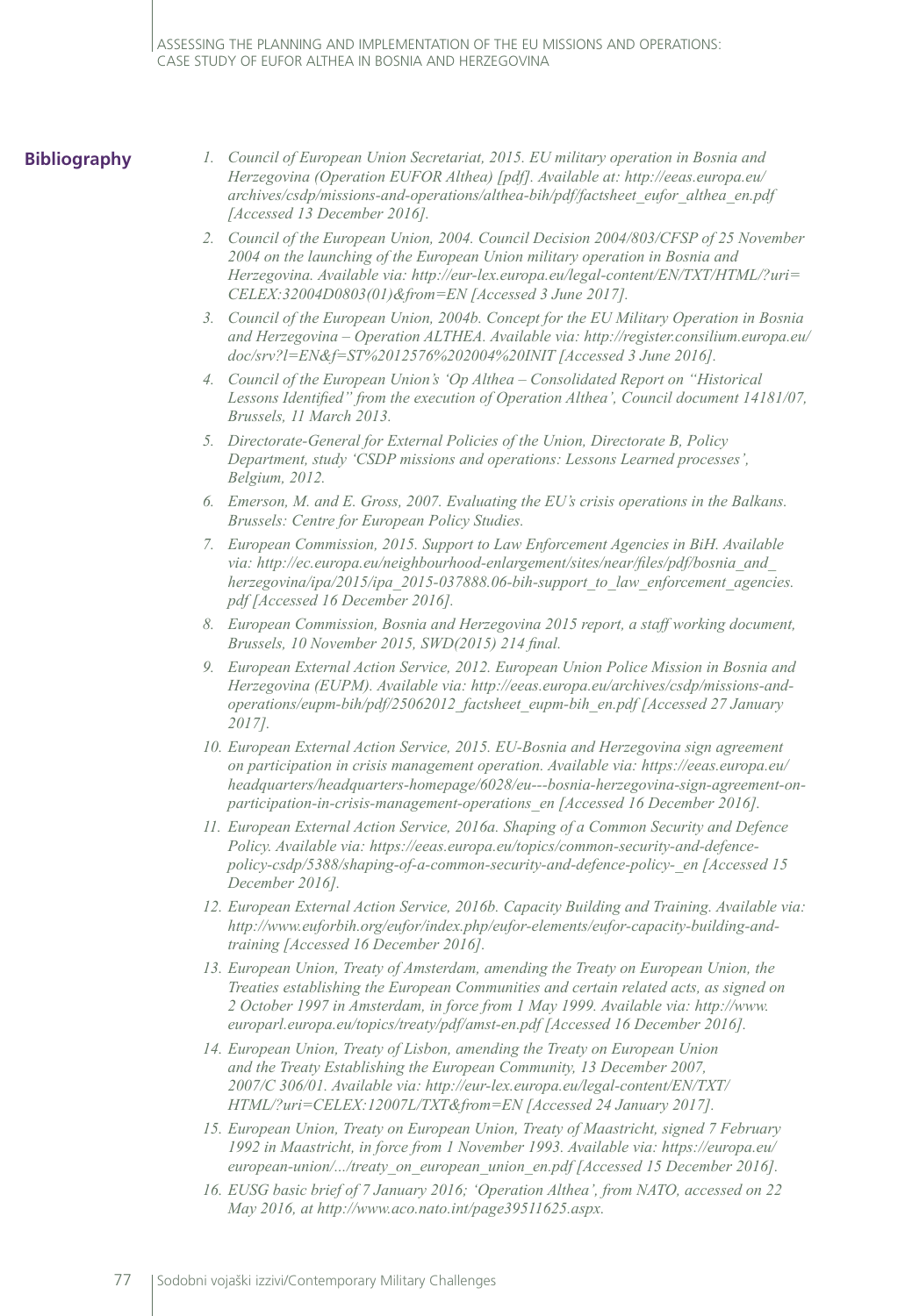- *17. Flessenkemper, Tobias and Damien Helly, editors, Ten Years After: Lessons from the EUPM in Bosnia and Herzegovina 2002-2012 (Paris: EU Institute for Security Studies, 2013), p9.*
- *18. Gourlay, C., 2006. Partners Apart: Enhancing Cooperation between Civil Society and EU Civilian Crisis Management in the framework of ESDP. Available via: http://www.eplo. org/documents/Partners%20Apart.pdf [Accessed 16 December 2016].*
- *19. IECEU Round table discussion of experts. 2016. Conducted on 24 May 2016, Jable Castle, Slovenia.*
- *20. ISSAT, Bosnia and Herzegovina SSR background note', from the ISSAT Resource Library, accessed on 31 March 2016, at http://issat.dcaf.ch/Learn/Resource‑Library/ Country‑Profiles/Bosnia‑and‑Herzegovina‑SSR‑Background‑Note*
- *21. Juncos, A., 2015. EU Foreign and Security Policy in Bosnia: The Politics of Coherence and Effectiveness. Manchester: Manchester University Press. Available via: https://books. google.si/books?id=5OmSDAAAQBAJ&printsec=frontcover&hl=sl&source=gbs\_ge\_su mmary\_r&cad=0#v=onepage&q&f=false [Accessed 15 December 2016].*
- *22. Kim, J., 2006. Bosnia and the European Union Military Force (EUFOR): Post-NATO Peacekeeping. Congressional Research Service report. Washington, 5 December 2006. Washington: The Library of Congress. Available at: http://www.dtic.mil/dtic/tr/fulltext/u2/ a464684.pdf [Accessed 14 December 2016].*
- *23. Knezović, S., 2005. Scanning EUFOR Operation ALTHEA and a possible Croatian role in it. Croatian International Relations Review 11(40): 125–32.*
- *24. Leakey, David, NATO Review, Interview with Lieutenant General David, summer 2007, at http://www.nato.int/docu/review/2007/issue2/english/interview.html;*
- *25. M.Mekri, 2015. Deliverable 1.5 Conceptual Framework, accessed on 6 June 2017 at http://www.ieceu-project.com/wp-content/uploads/2016/11/IECEU\_Conceptual\_ Framework\_PU.pdf.*
- *26. New World Encyclopaedia. 2016. Bosnian War. Available via: http://www. newworldencyclopedia.org/p/index.php?title=Bosnian\_War&oldid=997038 [Accessed 22 November 2016].*
- *27. Saint-Malo Declaration, signed on 4 December 1998 in Saint-Malo. Available via: https://www.consilium.europa.eu/uedocs/cmsUpload/French-British%20Summit%20 Declaration,%20Saint-Malo,%201998%20-%20EN.pdf [Accessed 16 December 2016]*
- *28. Security Council Resolution S/RES/1551 (2004), adopted on 9th July 2004. Available via: http://www.consilium.europa.eu/uedocs/cmsUpload/N0441937.pdf [Accessed 7 December 2016].*
- *29. Security Council Resolution S/RES/1575 (2004), adopted on 22th November 2004. Available via: http://www.securitycouncilreport.org/atf/cf/%7B65BFCF9B-6D27-4E9C-8CD3-CF6E4FF96FF9%7D/Bosnia%20SRES1575.pdf [Accessed 7 December 2016].*
- *30. The Thessaloniki Declaration 10229/03 [Presse 63], adopted in Thessaloniki on 21st June 2003, on EU – Western Balkan Summit. Available via: http://www.iss.europa.eu/uploads/ media/Thessalonikiat10.pdf [Accessed 30 May 2017].*
- *31. United Nations, General Assembly, Security Council S/1995/999 General Framework Agreement for Peace in Bosnia and Herzegovina. Available via: http://peacemaker.un.org/ sites/peacemaker.un.org/files/BA\_951121 \_DaytonAgreement.pdf [Accessed 1 June 2017].*
- *32. Zupančič Rok, J. Suhonen, K. Sainio, E. Norvanto, J. Salonen, I. Boštjančič Pulko, M. Muherina and B. Udovič, 2016. Deliverable 2.3 of the IECEU Project.*

### *Interviews:*

- *33. Interview no. 21 (2016). Interview with EEAS official, 28 January 2016.*
- *34. Interview no. 22 (2016). Interview with former EUMS officer, 26 January 2016.*
- *35. Interview no. 23 (2016). Interview with former EUFOR Althea officer, 28 January 2016.*